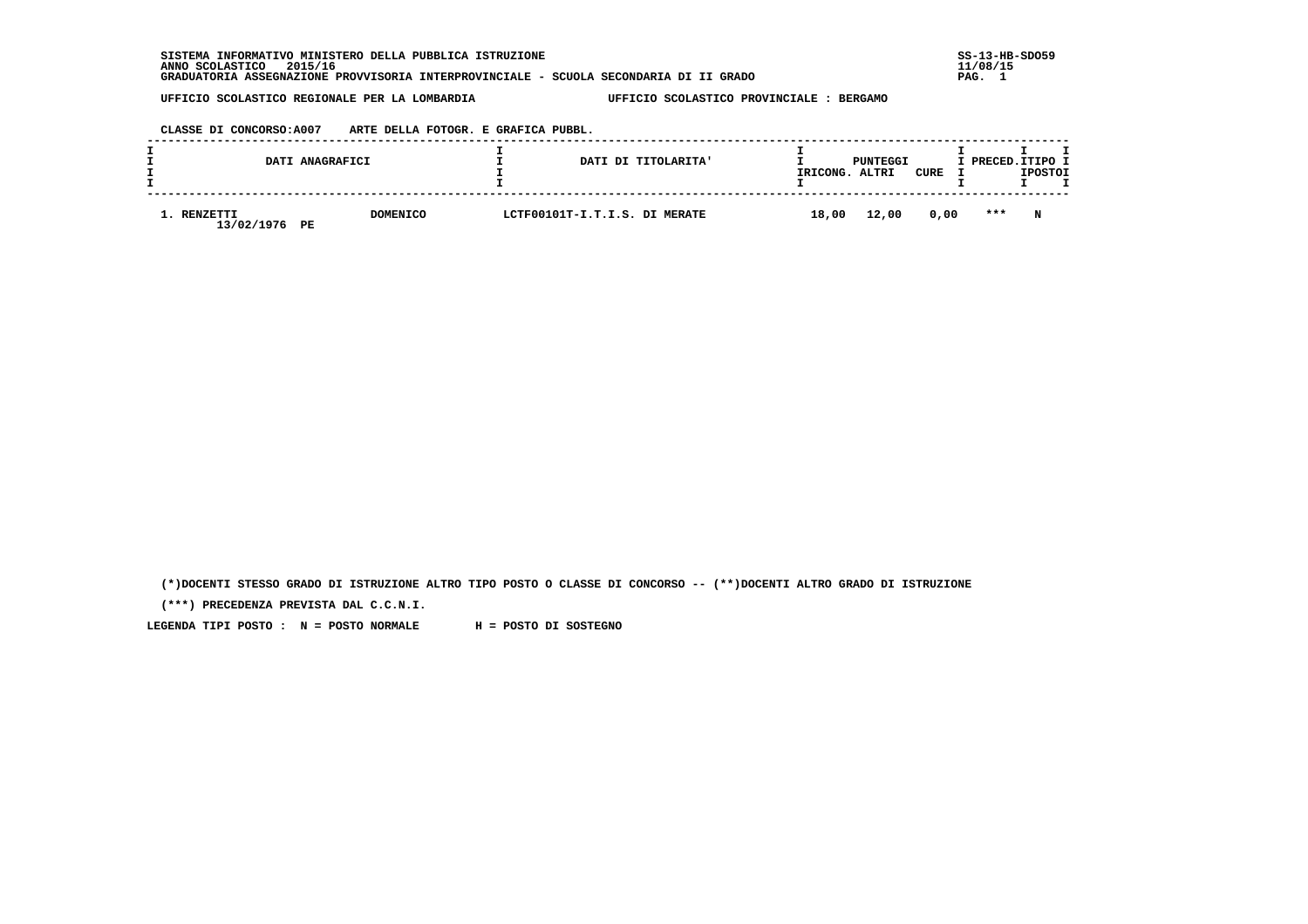| INFORMATIVO MINISTERO DELLA PUBBLICA ISTRUZIONE<br><b>SISTEMA</b>                     | $SS-13-HE$ |
|---------------------------------------------------------------------------------------|------------|
| 2015/16<br>ANNO SCOLASTICO                                                            | 11/08/15   |
| GRADUATORIA ASSEGNAZIONE PROVVISORIA INTERPROVINCIALE - SCUOLA SECONDARIA DI II GRADO | PAG.       |

 **CLASSE DI CONCORSO:A016 COSTR.,TECNOL.DELLE COST.E DIS.TEC.**

|                                  | DATI ANAGRAFICI | DATI DI TITOLARITA'                      | IRICONG. | PUNTEGGI<br>ALTRI | CURE | I PRECED. ITIPO I | <b>IPOSTOI</b> |  |
|----------------------------------|-----------------|------------------------------------------|----------|-------------------|------|-------------------|----------------|--|
| CALLEGARETTI<br>14/07/1969<br>BG | <b>MARCO</b>    | LCTD00801A-I.T.C.G.AMM.FIN.MARK.-COST.NI | 12,00    | 6,00              | 0.00 |                   |                |  |

 **(\*)DOCENTI STESSO GRADO DI ISTRUZIONE ALTRO TIPO POSTO O CLASSE DI CONCORSO -- (\*\*)DOCENTI ALTRO GRADO DI ISTRUZIONE**

 **(\*\*\*) PRECEDENZA PREVISTA DAL C.C.N.I.**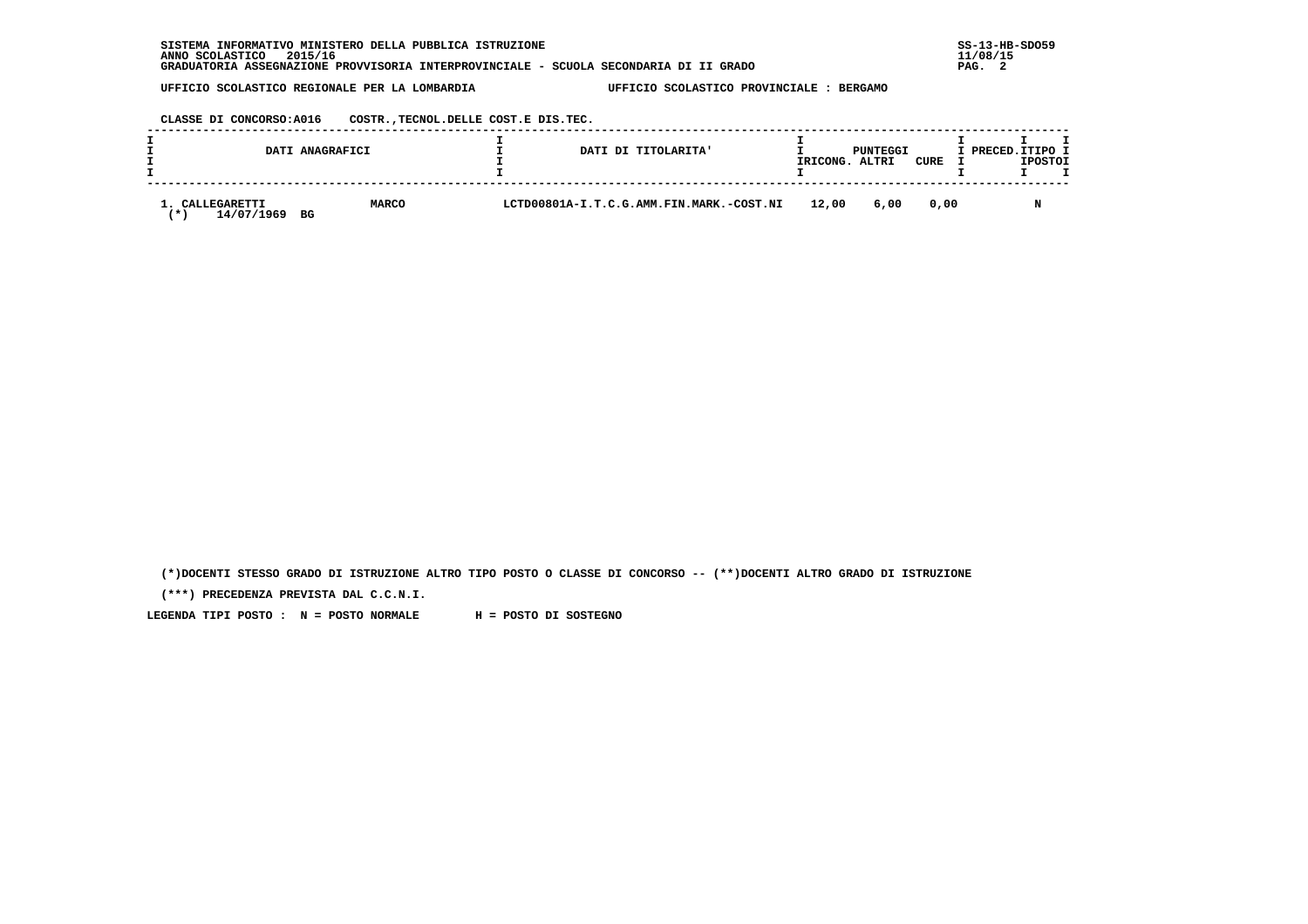| . INFORMATIVO MINISTERO DELLA PUBBLICA ISTRUZIONE<br>SISTEMA                          | $SS-13-HE$ |
|---------------------------------------------------------------------------------------|------------|
| 2015/16<br>ANNO SCOLASTICO                                                            | 11/08/15   |
| GRADUATORIA ASSEGNAZIONE PROVVISORIA INTERPROVINCIALE - SCUOLA SECONDARIA DI II GRADO | PAG.       |

## **CLASSE DI CONCORSO:A017 DISCIPLINE ECONOMICO-AZIENDALI**

|                               | DATI ANAGRAFICI | DATI DI TITOLARITA'    | IRICONG. | PUNTEGGI<br>ALTRI | CURE | I PRECED.ITIPO I<br><b>IPOSTOI</b> |  |
|-------------------------------|-----------------|------------------------|----------|-------------------|------|------------------------------------|--|
| 1. GERACI<br>17/09/1972<br>BG | <b>BARBARA</b>  | MIRH010009-A. VESPUCCI | 6,00     | 0,00              | 0.00 |                                    |  |

 **(\*)DOCENTI STESSO GRADO DI ISTRUZIONE ALTRO TIPO POSTO O CLASSE DI CONCORSO -- (\*\*)DOCENTI ALTRO GRADO DI ISTRUZIONE**

 **(\*\*\*) PRECEDENZA PREVISTA DAL C.C.N.I.**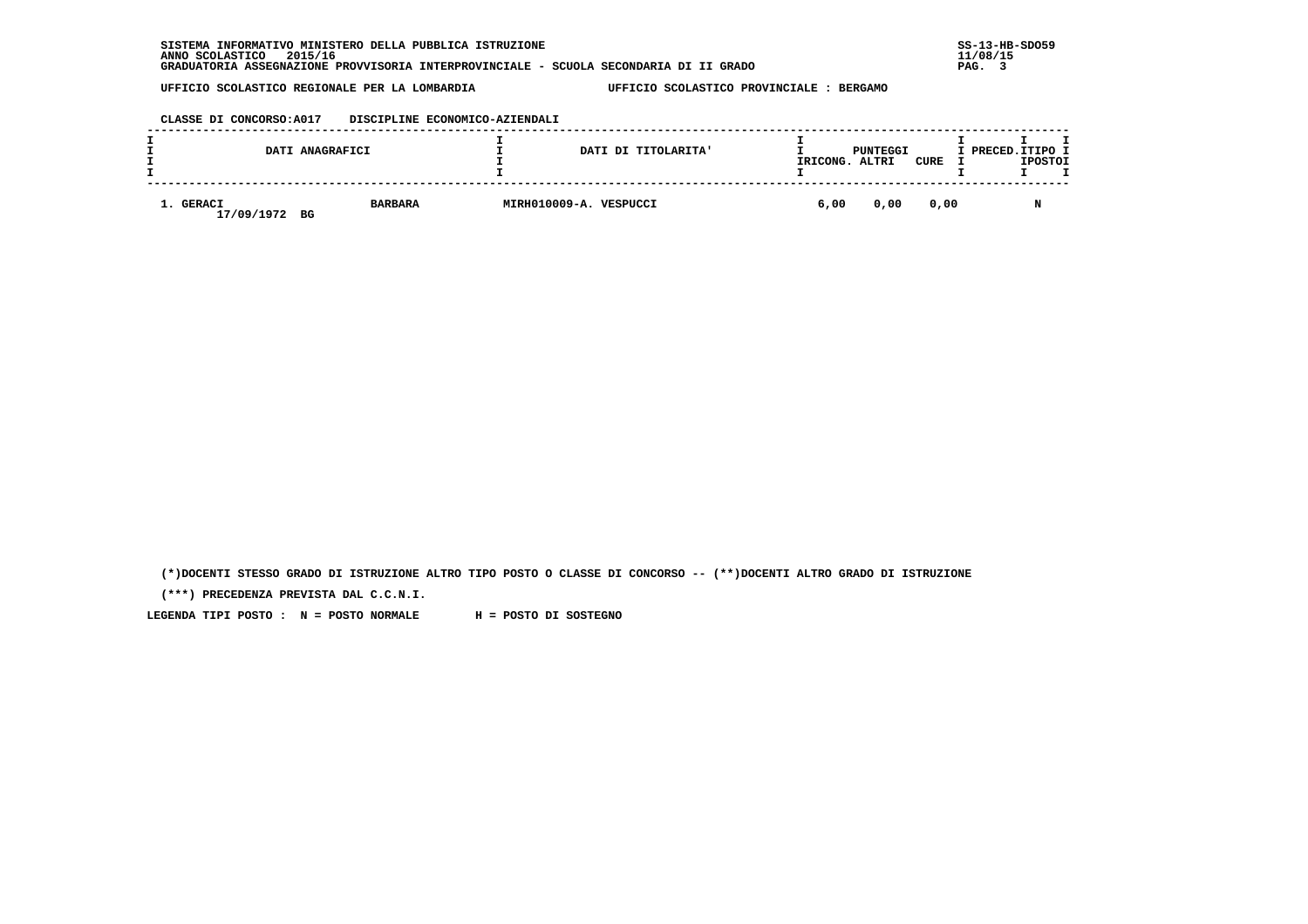| INFORMATIVO MINISTERO DELLA PUBBLICA ISTRUZIONE<br><b>SISTEMA</b>                     | $SS-13-HE$ |
|---------------------------------------------------------------------------------------|------------|
| 2015/16<br>ANNO SCOLASTICO                                                            | 11/08/15   |
| GRADUATORIA ASSEGNAZIONE PROVVISORIA INTERPROVINCIALE - SCUOLA SECONDARIA DI II GRADO | PAG.       |

 **CLASSE DI CONCORSO:A018 DISCIP.GEOM.,ARCHIT.ARRED.E SCENOT.**

| DATI ANAGRAFICI                                 |              |               | DATI DI TITOLARITA' | IRICONG. | PUNTEGGI<br>ALTRI | CURE | I PRECED.ITIPO I | <b>IPOSTOI</b> |  |
|-------------------------------------------------|--------------|---------------|---------------------|----------|-------------------|------|------------------|----------------|--|
| <b>SANCINETO</b><br>02/03/1958<br>CS<br>$\star$ | <b>MARIA</b> | CSPS020001-LS | "FERMI" COSENZA     | 6,00     | 0,00              | 0,00 | $* * *$          | N              |  |

 **(\*)DOCENTI STESSO GRADO DI ISTRUZIONE ALTRO TIPO POSTO O CLASSE DI CONCORSO -- (\*\*)DOCENTI ALTRO GRADO DI ISTRUZIONE**

 **(\*\*\*) PRECEDENZA PREVISTA DAL C.C.N.I.**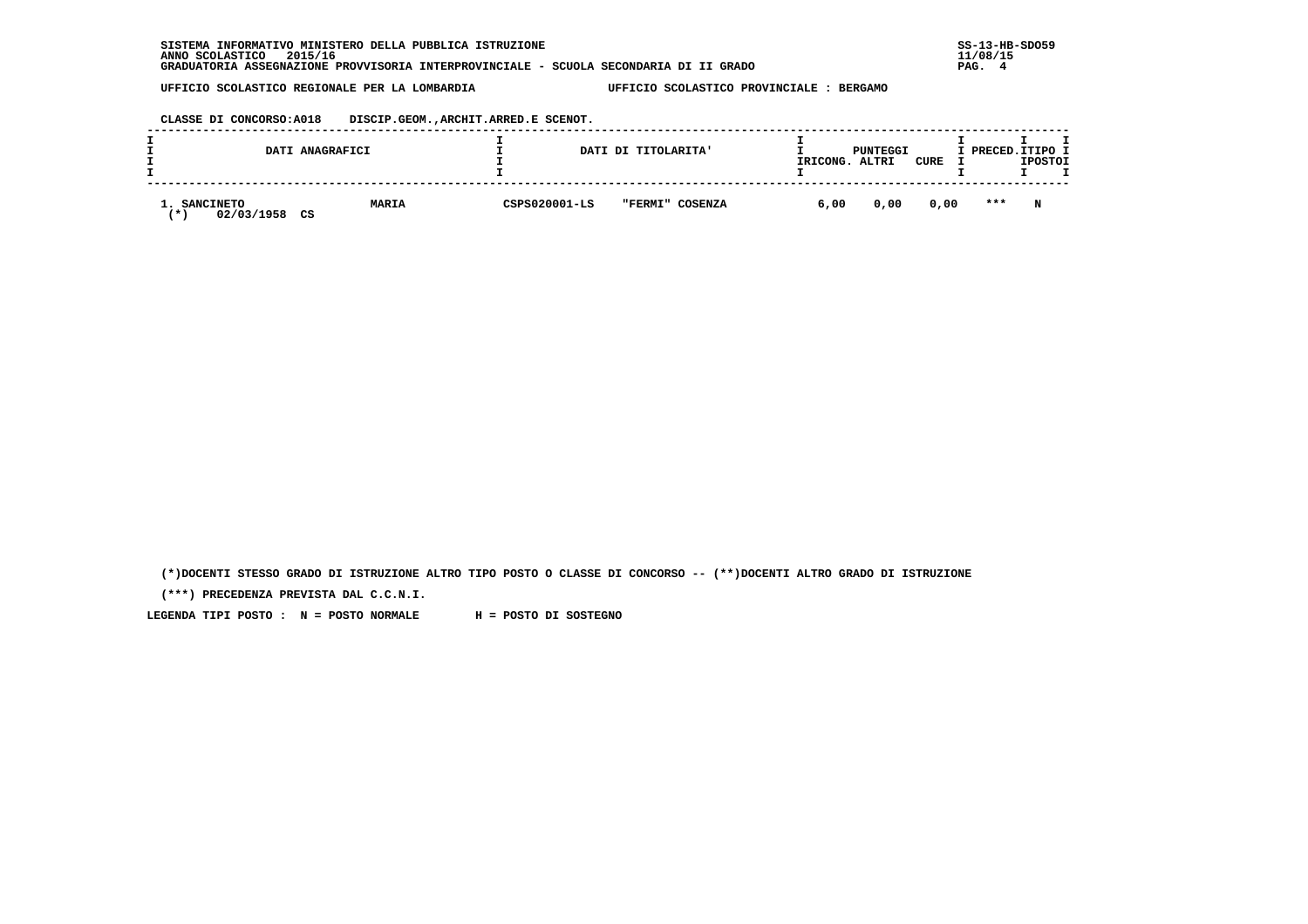# **CLASSE DI CONCORSO:A019 DISCIPLINE GIURIDICHE ED ECONOMIC.**

| I<br>$\mathbf{I}$ |                                | DATI ANAGRAFICI |                  | ÷.<br>DATI DI TITOLARITA'         |               | IRICONG. ALTRI | PUNTEGGI | CURE | I PRECED.ITIPO 1<br><b>IPOSTOI</b> |
|-------------------|--------------------------------|-----------------|------------------|-----------------------------------|---------------|----------------|----------|------|------------------------------------|
|                   | 1. GRECO<br>28/10/1964 CS      |                 | <b>ANTONIO</b>   | MITD51000Q-JACOPO NIZZOLA         |               | 12,00          | 6,00     | 0,00 | N                                  |
|                   | 2. TOMBINI<br>04/08/1971 BG    |                 | <b>ENRICO</b>    | LCTD003017-"MARCO POLO"           |               | 12,00          | 6,00     | 0,00 | N                                  |
|                   | 3. OUARESMINI<br>23/12/1972 BG |                 | <b>CRISTINA</b>  | BSRC03401G-RC "GIOVANNI FALCONE"  |               | 12,00          | 6,00     | 0,00 | N                                  |
|                   | 4. MIGLIORATI<br>20/07/1971    | BG              | <b>GIANMARIO</b> | SORC02000N-ISTITUTO PROFESSIONALE | <b>BESTA-</b> | 6,00           | 0,00     | 0,00 | N                                  |
|                   | 5. MANENTI<br>03/09/1977       | вG              | <b>PAOLO</b>     | MIRC061012-"MARISA BELLISARIO"    |               | 6,00           | 0,00     | 0,00 | N                                  |

 **(\*)DOCENTI STESSO GRADO DI ISTRUZIONE ALTRO TIPO POSTO O CLASSE DI CONCORSO -- (\*\*)DOCENTI ALTRO GRADO DI ISTRUZIONE**

 **(\*\*\*) PRECEDENZA PREVISTA DAL C.C.N.I.**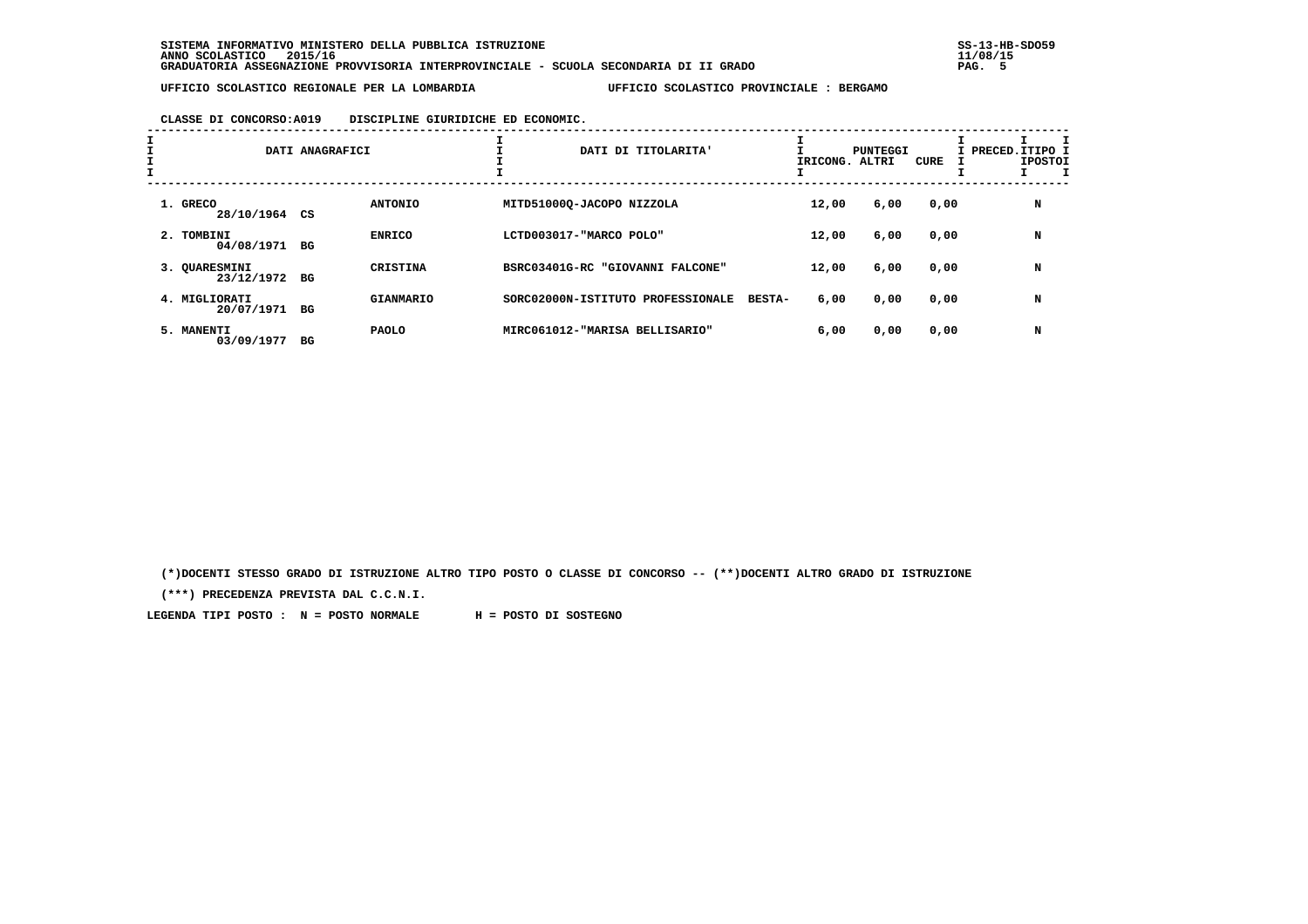| INFORMATIVO MINISTERO DELLA PUBBLICA ISTRUZIONE<br><b>SISTEMA</b>                     | $SS-13-HE$ |
|---------------------------------------------------------------------------------------|------------|
| 2015/16<br>ANNO SCOLASTICO                                                            | 11/08/15   |
| GRADUATORIA ASSEGNAZIONE PROVVISORIA INTERPROVINCIALE - SCUOLA SECONDARIA DI II GRADO | PAG.       |

 **CLASSE DI CONCORSO:A021 DISCIPLINE PITTORICHE**

|                                  | DATI ANAGRAFICI  | DATI DI TITOLARITA'                       | IRICONG. | PUNTEGGI<br>ALTRI | CURE | I PRECED.ITIPO 1 | <b>IPOSTOI</b> |  |
|----------------------------------|------------------|-------------------------------------------|----------|-------------------|------|------------------|----------------|--|
| 1. MARRAPODI<br>26/09/1961<br>RC | <b>FRANCESCO</b> | RCSL030003-LICEO ARTISTICO "M.PRETI/A.FRA | 6,00     | 0,00              | 0.00 |                  |                |  |

 **(\*)DOCENTI STESSO GRADO DI ISTRUZIONE ALTRO TIPO POSTO O CLASSE DI CONCORSO -- (\*\*)DOCENTI ALTRO GRADO DI ISTRUZIONE**

 **(\*\*\*) PRECEDENZA PREVISTA DAL C.C.N.I.**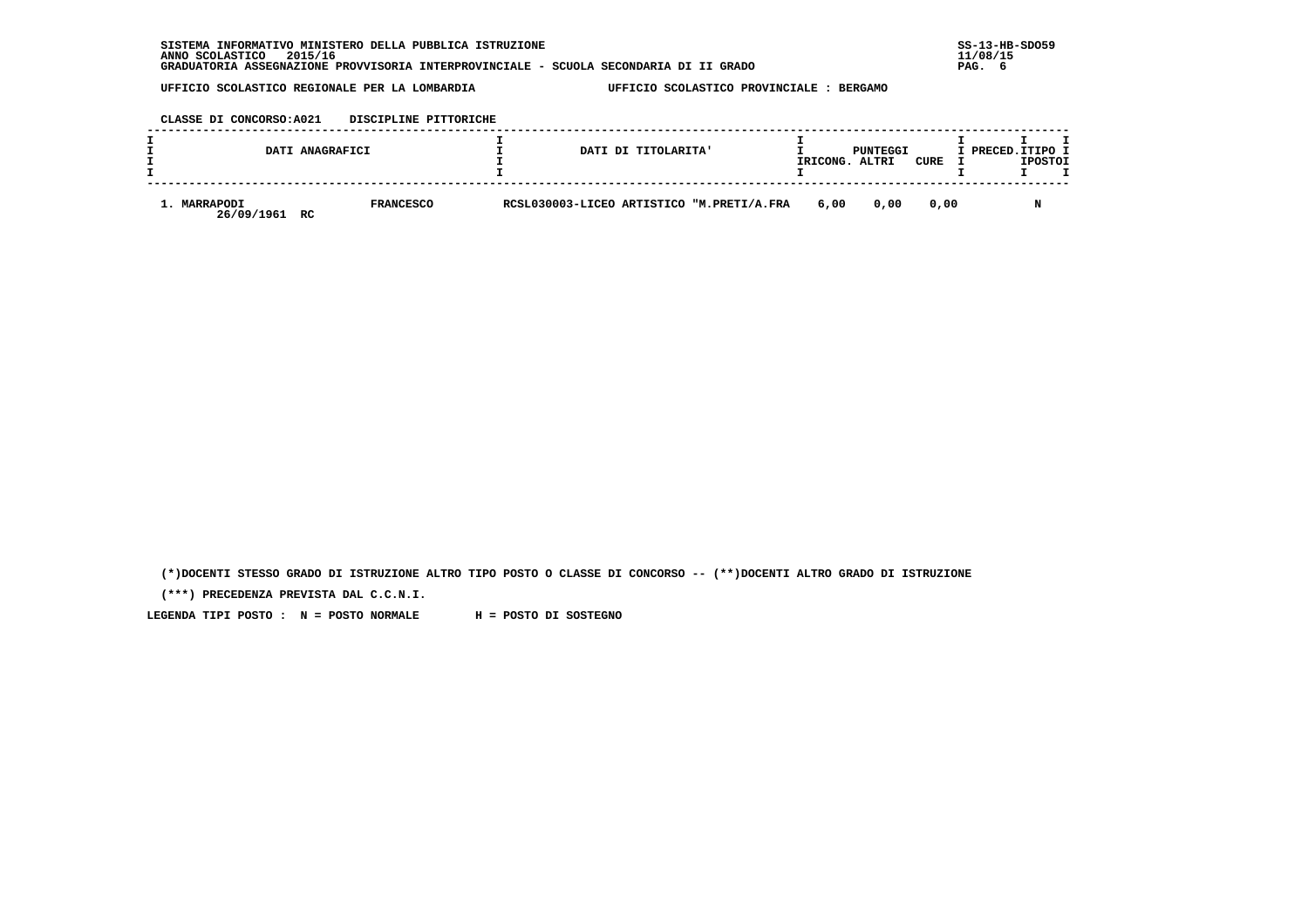## **CLASSE DI CONCORSO:A025 DISEGNO E STORIA DELL'ARTE**

|                                     | DATI ANAGRAFICI |                  |                              | DATI DI TITOLARITA' |                                           | IRICONG. ALTRI | PUNTEGGI | CURE | I PRECED. ITIPO I | <b>IPOSTOI</b> |  |
|-------------------------------------|-----------------|------------------|------------------------------|---------------------|-------------------------------------------|----------------|----------|------|-------------------|----------------|--|
| 1. SANCINETO<br>02/03/1958 CS       |                 | <b>MARIA</b>     | CSPS020001-LS                | "FERMI" COSENZA     |                                           | 6,00           | 0,00     | 0,00 | ***               | N              |  |
| 2. PALLA<br>29/05/1963 CA           |                 | MARIA FRANCESCA  | CAPS050007-ANTONIO PACINOTTI |                     |                                           | 6,00           | 0,00     | 0,00 |                   | N              |  |
| 3. MARRAPODI<br>26/09/1961<br>( * ) | RC              | <b>FRANCESCO</b> |                              |                     | RCSL030003-LICEO ARTISTICO "M.PRETI/A.FRA | 6,00           | 0,00     | 0,00 |                   | N              |  |

 **(\*)DOCENTI STESSO GRADO DI ISTRUZIONE ALTRO TIPO POSTO O CLASSE DI CONCORSO -- (\*\*)DOCENTI ALTRO GRADO DI ISTRUZIONE**

 **(\*\*\*) PRECEDENZA PREVISTA DAL C.C.N.I.**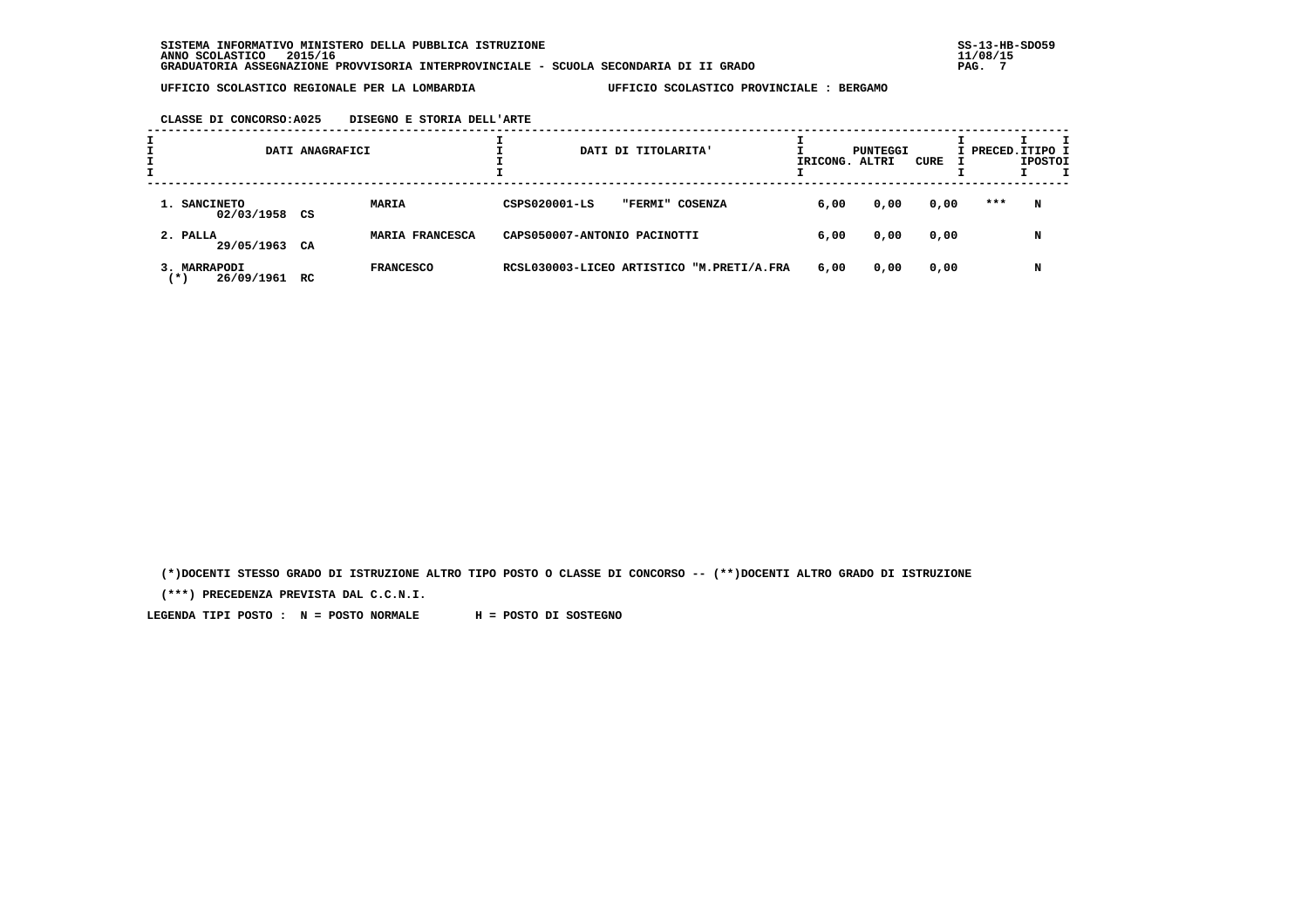### **CLASSE DI CONCORSO:A029 EDUCAZIONE FISICA II GRADO**

| л. |                             | DATI ANAGRAFICI |                 | DATI DI TITOLARITA'         | IRICONG. ALTRI | PUNTEGGI | CURE | I PRECED. ITIPO I | <b>IPOSTOI</b> |  |
|----|-----------------------------|-----------------|-----------------|-----------------------------|----------------|----------|------|-------------------|----------------|--|
|    | 1. UGGE'<br>17/05/1968 LO   |                 | LUCIA           | LOPS010007-GIOVANNI GANDINI | 12,00          | 6,00     | 0,00 |                   | N              |  |
|    | 2. RANA<br>25/07/1961 BA    |                 | NICOLA ROBERTO  | BATF052015-GALILEO GALILEI  | 6,00           | 0,00     | 0,00 |                   | N              |  |
|    | 3. PELLEGRINI<br>27/09/1977 | BG              | <b>ISABELLA</b> | MITF11000E-ITI MOLINARI     | 6,00           | 0,00     | 0,00 |                   | N              |  |

 **(\*)DOCENTI STESSO GRADO DI ISTRUZIONE ALTRO TIPO POSTO O CLASSE DI CONCORSO -- (\*\*)DOCENTI ALTRO GRADO DI ISTRUZIONE**

 **(\*\*\*) PRECEDENZA PREVISTA DAL C.C.N.I.**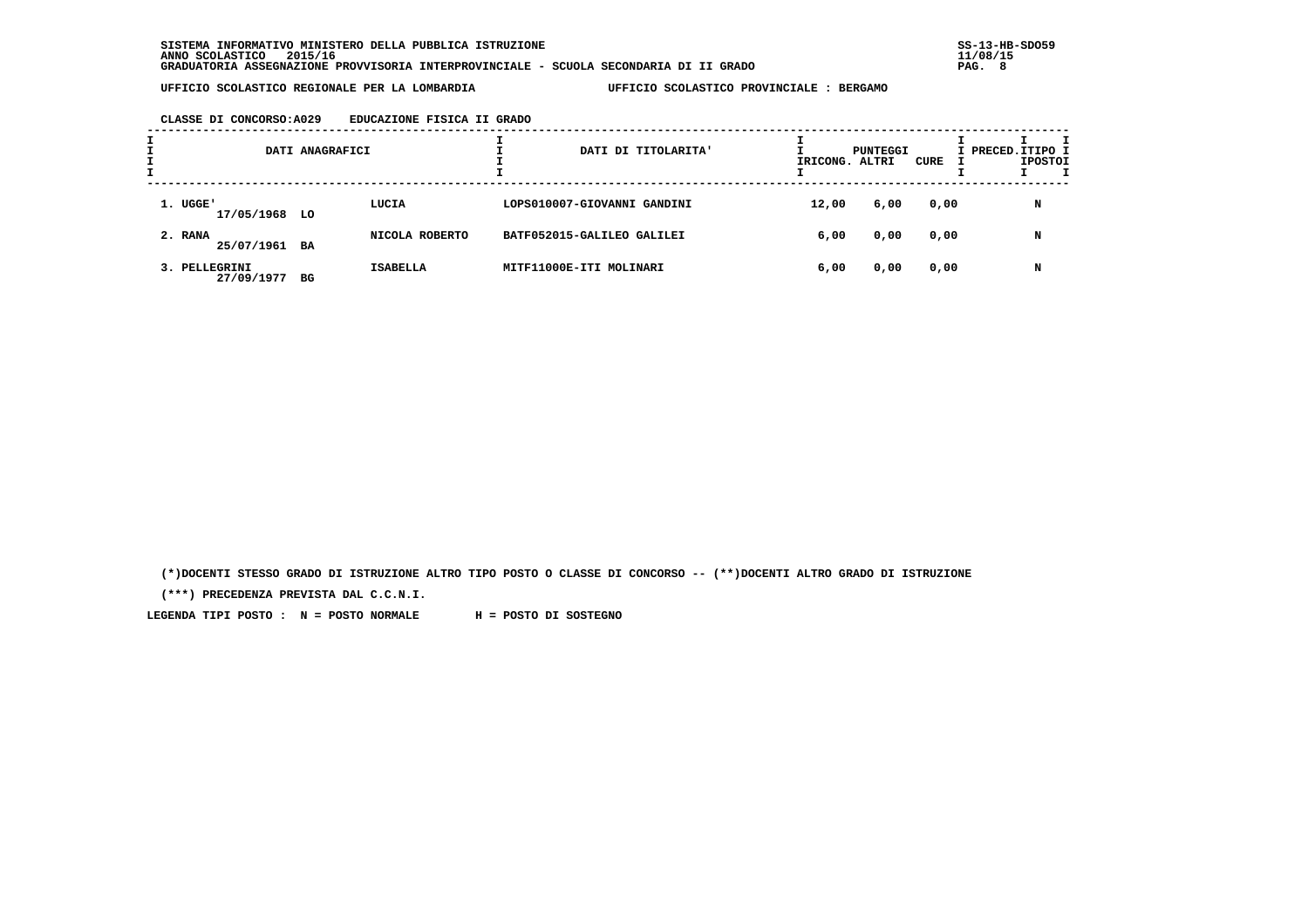**CLASSE DI CONCORSO:A034 ELETTRONICA**

| DATI ANAGRAFICI              |     |                 | DATI DI TITOLARITA'         | IRICONG. ALTRI | PUNTEGGI | CURE | I PRECED.ITIPO I | <b>IPOSTOI</b> |  |
|------------------------------|-----|-----------------|-----------------------------|----------------|----------|------|------------------|----------------|--|
| 1. CASTELLETTI<br>02/12/1978 | CL. | <b>ANNA</b>     | LOTF004013-ALESSANDRO VOLTA | 14,00          | 8,00     | 0,00 | ***              | H,N            |  |
| 2. CATANZARO<br>01/01/1964   | AG  | <b>CALOGERO</b> | PATD01102Q-I.T.C.G. PRIZZI  | 10,00          | 4,00     | 0,00 | ***              | H,N            |  |

 **(\*)DOCENTI STESSO GRADO DI ISTRUZIONE ALTRO TIPO POSTO O CLASSE DI CONCORSO -- (\*\*)DOCENTI ALTRO GRADO DI ISTRUZIONE**

 **(\*\*\*) PRECEDENZA PREVISTA DAL C.C.N.I.**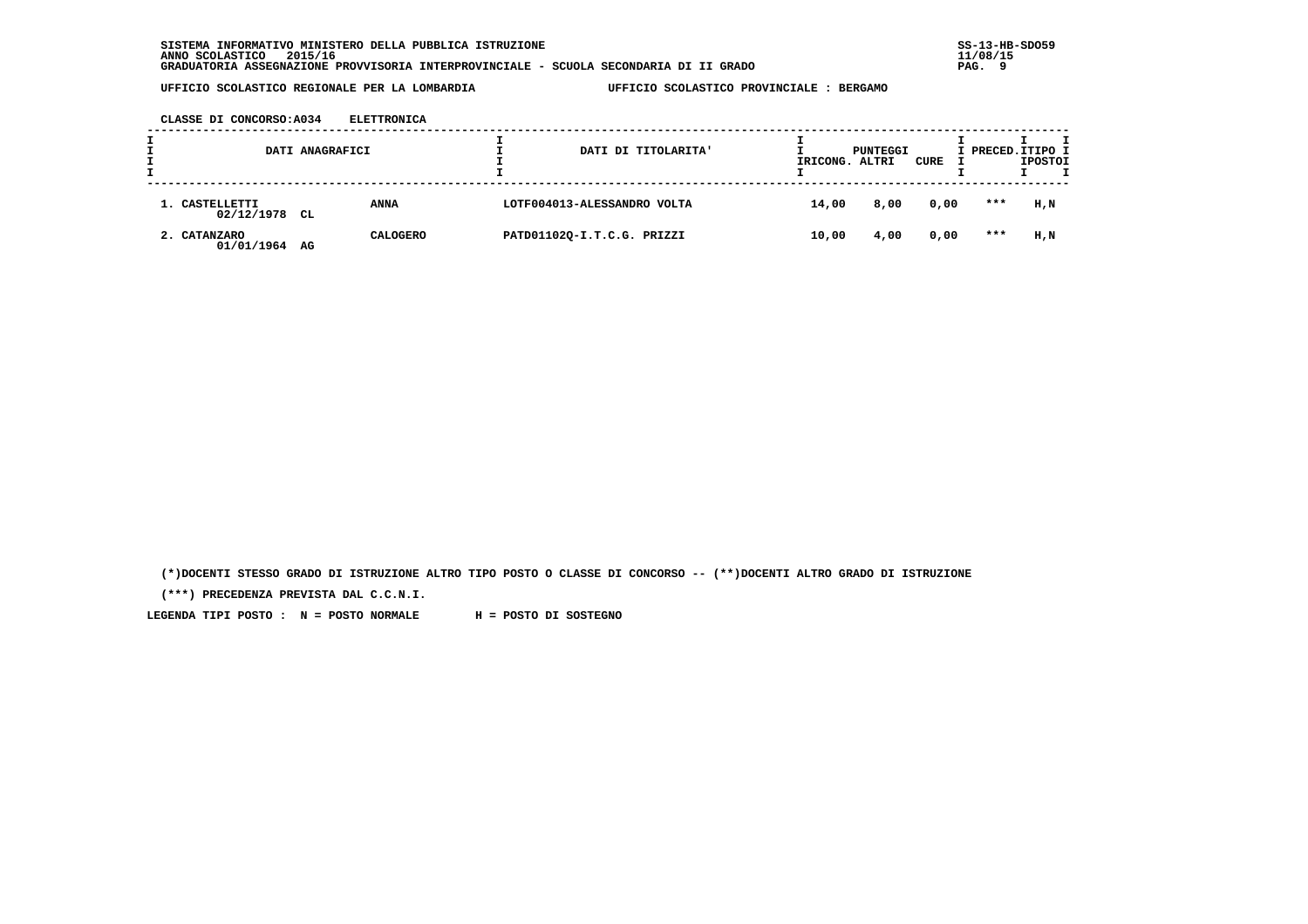**CLASSE DI CONCORSO:A036 FILOSOFIA,PSICOL. E SC.DELL'EDUCAZ.**

|                                   | DATI ANAGRAFICI    | DATI DI TITOLARITA'                       | IRICONG. ALTRI | PUNTEGGI | CURE | I PRECED. ITIPO I | <b>IPOSTOI</b> |  |
|-----------------------------------|--------------------|-------------------------------------------|----------------|----------|------|-------------------|----------------|--|
| 1. PICCININI<br>24/02/1977 BG     | GIULIA SOFIA       | VAPS120001-L. SCIENT. "MARIE CURIE" - TRA | 6,00           | 0,00     | 0,00 |                   | N              |  |
| 2. CARFAGNO<br>03/05/1958<br>(* ) | <b>MARIA</b><br>AV | BSPS013012-ORZINUOVI (SEZ.ASS.I.S."COSSAL | 0.00           | 0,00     | 0,00 |                   | N              |  |

 **(\*)DOCENTI STESSO GRADO DI ISTRUZIONE ALTRO TIPO POSTO O CLASSE DI CONCORSO -- (\*\*)DOCENTI ALTRO GRADO DI ISTRUZIONE**

 **(\*\*\*) PRECEDENZA PREVISTA DAL C.C.N.I.**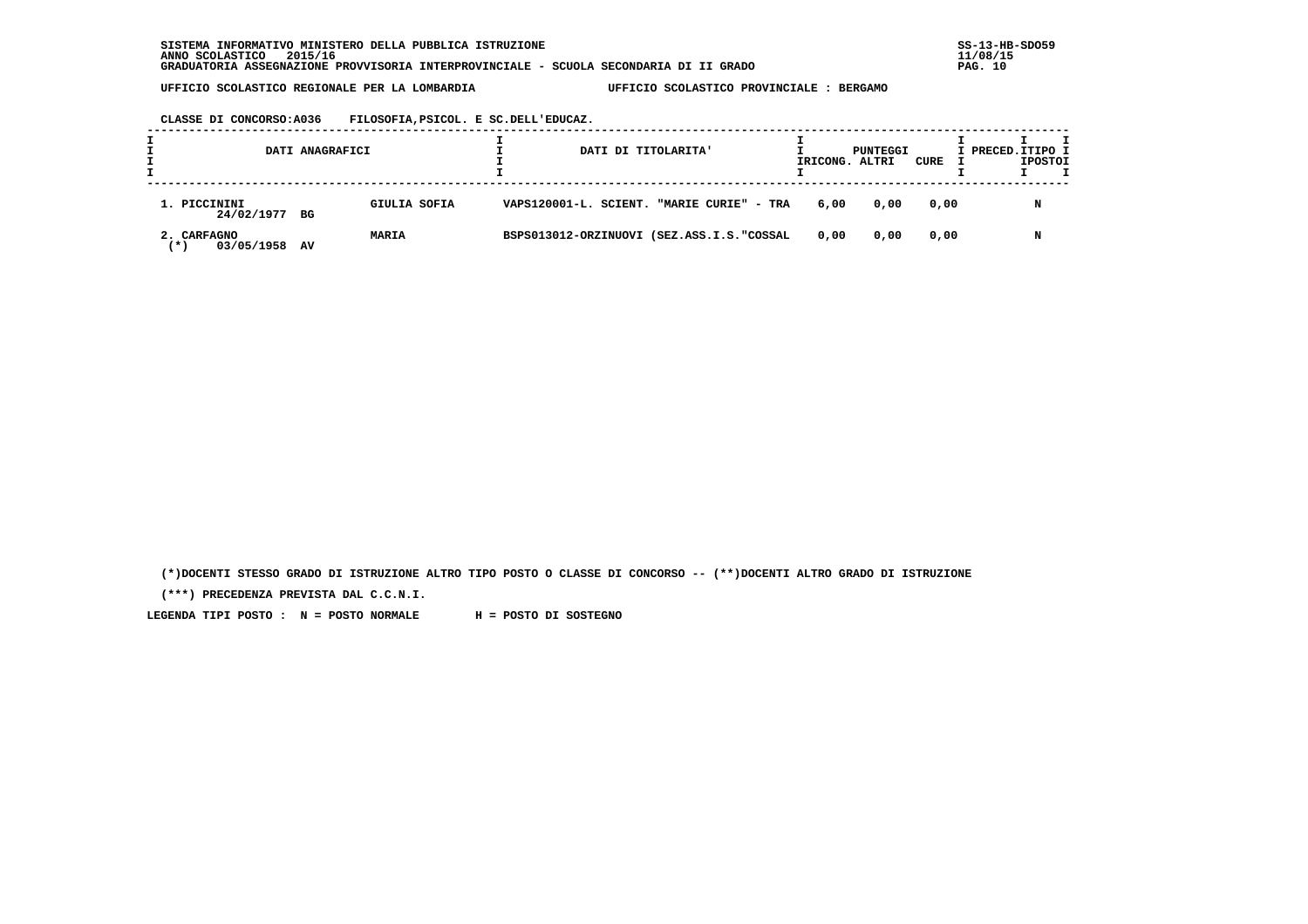**CLASSE DI CONCORSO:A037 FILOSOFIA E STORIA**

|                            | DATI ANAGRAFICI |                  |  | DATI DI TITOLARITA'                       | IRICONG. ALTRI | PUNTEGGI | CURE | I PRECED. ITIPO I | <b>IPOSTOI</b> |  |
|----------------------------|-----------------|------------------|--|-------------------------------------------|----------------|----------|------|-------------------|----------------|--|
| 1. MANARA<br>16/12/1958 BG |                 | <b>SERGIO</b>    |  | VASL01000A-L. ART. "CANDIANI" - BUSTO ARS | 9,00           | 3,00     | 0,00 |                   | N              |  |
| 2. NATIVO<br>30/06/1956    | NA              | <b>ANTONELLA</b> |  | NAPS060006-L.SCIE.CARO DI NAPOLI          | 6,00           | 0,00     | 0,00 |                   | N              |  |
| 3. CARFAGNO<br>03/05/1958  | AV              | <b>MARIA</b>     |  | BSPS013012-ORZINUOVI (SEZ.ASS.I.S."COSSAL | 0,00           | 0,00     | 0,00 |                   | N              |  |

 **(\*)DOCENTI STESSO GRADO DI ISTRUZIONE ALTRO TIPO POSTO O CLASSE DI CONCORSO -- (\*\*)DOCENTI ALTRO GRADO DI ISTRUZIONE**

 **(\*\*\*) PRECEDENZA PREVISTA DAL C.C.N.I.**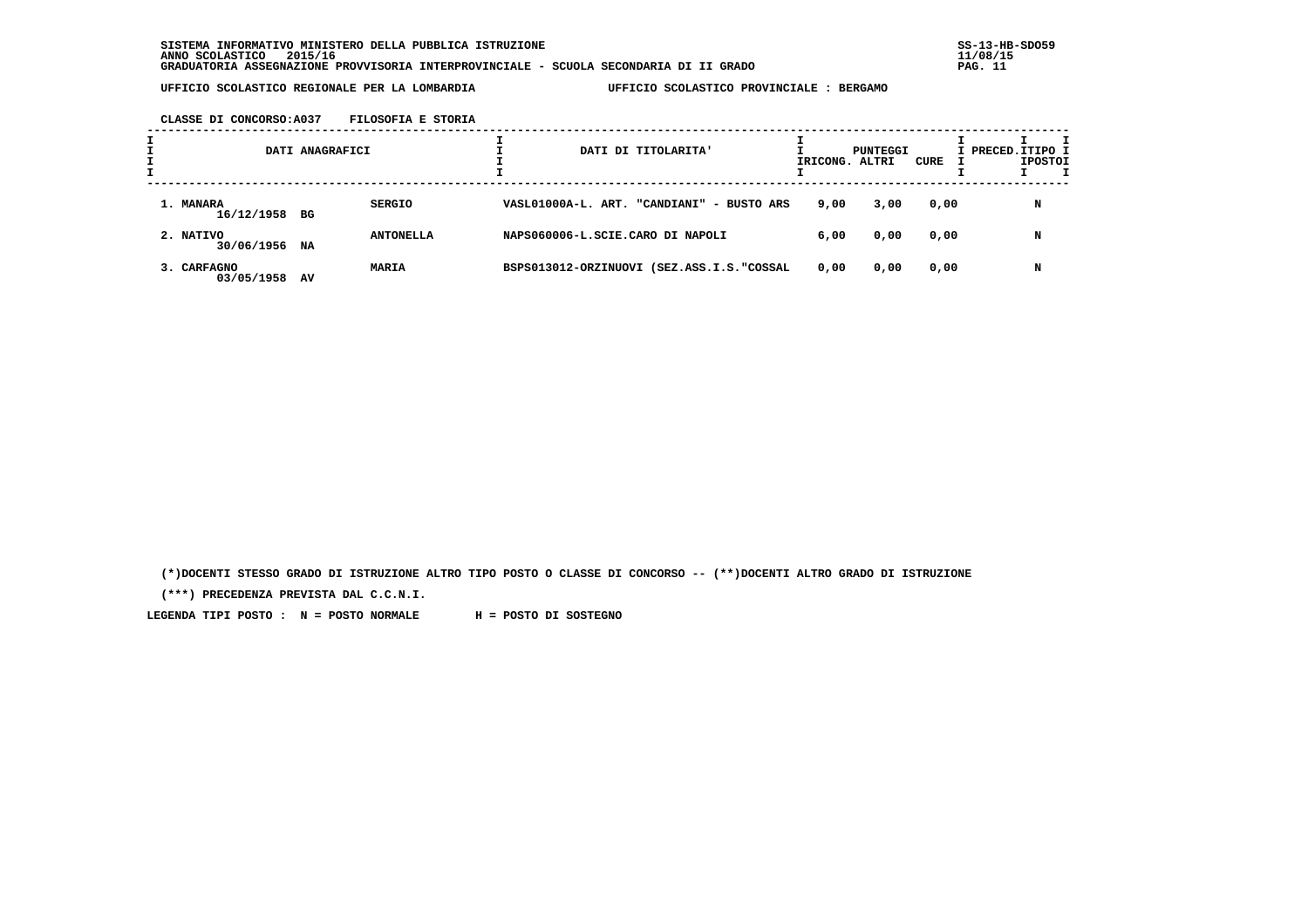|          | DATI ANAGRAFICI |           | DATI DI TITOLARITA' | IRICONG. ALTRI | PUNTEGGI | CURE | I PRECED.ITIPO I | IPOSTOI |
|----------|-----------------|-----------|---------------------|----------------|----------|------|------------------|---------|
| 1. CORNA | 01/02/1969 BG   | CRISTIANO | MITF270003-CARTESIO | 9,00           | 3,00     | 0,00 |                  | N       |

 **(\*)DOCENTI STESSO GRADO DI ISTRUZIONE ALTRO TIPO POSTO O CLASSE DI CONCORSO -- (\*\*)DOCENTI ALTRO GRADO DI ISTRUZIONE**

 **(\*\*\*) PRECEDENZA PREVISTA DAL C.C.N.I.**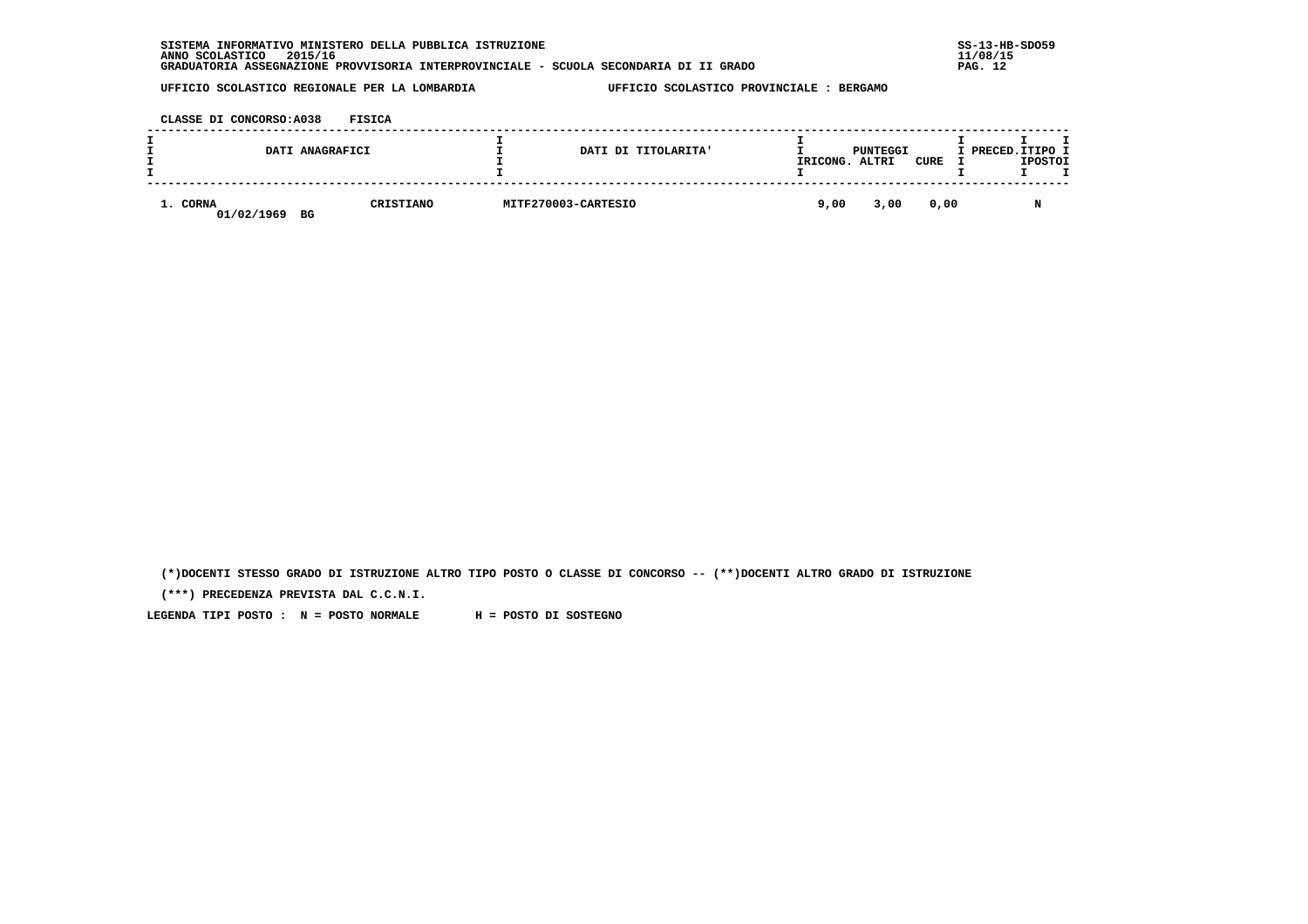**CLASSE DI CONCORSO:A047 MATEMATICA**

|                               | DATI ANAGRAFICI |             |                           | DATI DI TITOLARITA'                | IRICONG. ALTRI | PUNTEGGI | CURE | I PRECED.ITIPO I | <b>IPOSTOI</b> | т |
|-------------------------------|-----------------|-------------|---------------------------|------------------------------------|----------------|----------|------|------------------|----------------|---|
| 1. VALTULINA<br>26/10/1970 BG |                 | ALBA SERENA |                           | CORH004028-IPSSAR - G.D. ROMAGNOSI | 12,00          | 6,00     | 0,00 |                  | N              |   |
| 2. DONDI<br>16/06/1955        | МI              | DANIELA IDA | MIPS210009-GIORDANO BRUNO |                                    | 6,00           | 0,00     | 0,00 |                  | N              |   |

 **(\*)DOCENTI STESSO GRADO DI ISTRUZIONE ALTRO TIPO POSTO O CLASSE DI CONCORSO -- (\*\*)DOCENTI ALTRO GRADO DI ISTRUZIONE**

 **(\*\*\*) PRECEDENZA PREVISTA DAL C.C.N.I.**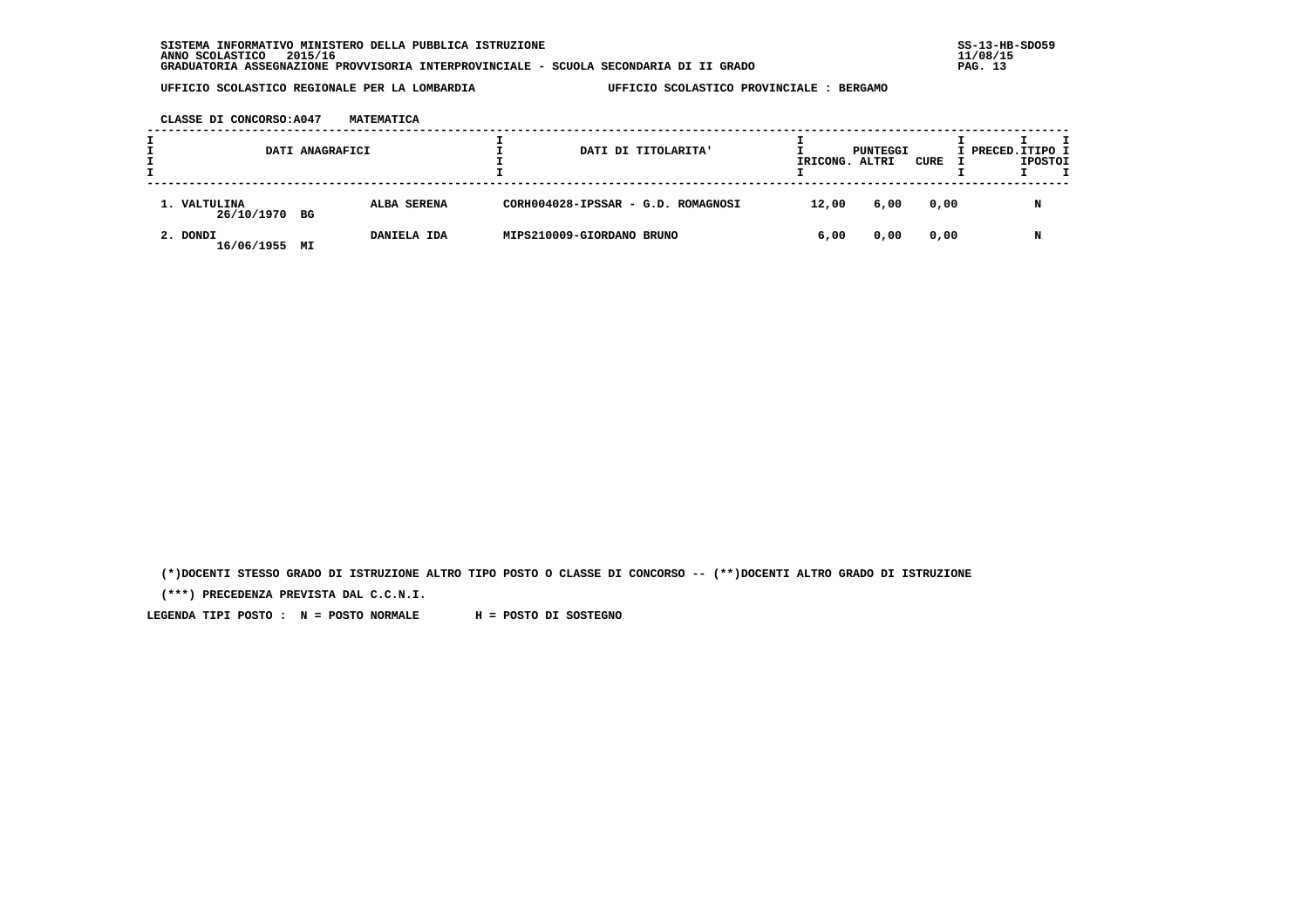# **CLASSE DI CONCORSO:A050 LETTERE IST.ISTR.SECOND. DI II GR.**

| I<br>$\mathbf{I}$ |                                       | DATI ANAGRAFICI |                 | DATI DI TITOLARITA'                          | IRICONG. | PUNTEGGI<br>ALTRI | CURE |       | I PRECED. ITIPO I<br><b>IPOSTOI</b> |
|-------------------|---------------------------------------|-----------------|-----------------|----------------------------------------------|----------|-------------------|------|-------|-------------------------------------|
|                   | 1. SELMI<br>30/04/1978                | VA              | <b>DANIELE</b>  | SORI06000R-G.P. ROMEGIALLI                   | 14,00    | 8,00              | 0,00 | ***   | N                                   |
|                   | 2. MARTINELLI<br>17/12/1971           | TO              | <b>ANDREA</b>   | SORI06000R-G.P. ROMEGIALLI                   | 12,00    | 6,00              | 0,00 |       | N                                   |
|                   | 3. RAGONE<br>29/02/1956               | MS              | <b>CATERINA</b> | SPTD011015- " ARZELA'"                       | 6,00     | 0,00              | 0,00 |       | N                                   |
|                   | 4. MAGGI<br>02/11/1967 RM             |                 | <b>MASSIMO</b>  | ARRI00801B-G. MARCONI                        | 6,00     | 0,00              | 0,00 |       | N                                   |
|                   | 5. DE PAOLA<br>26/04/1968<br>$^{(*)}$ | PZ              | <b>ANGELA</b>   | PZPS12000V- LICEO SCIENTIFICO<br>"PIER PAOLO | 10,00    | 4,00              | 0,00 | $***$ | N                                   |

 **(\*)DOCENTI STESSO GRADO DI ISTRUZIONE ALTRO TIPO POSTO O CLASSE DI CONCORSO -- (\*\*)DOCENTI ALTRO GRADO DI ISTRUZIONE**

 **(\*\*\*) PRECEDENZA PREVISTA DAL C.C.N.I.**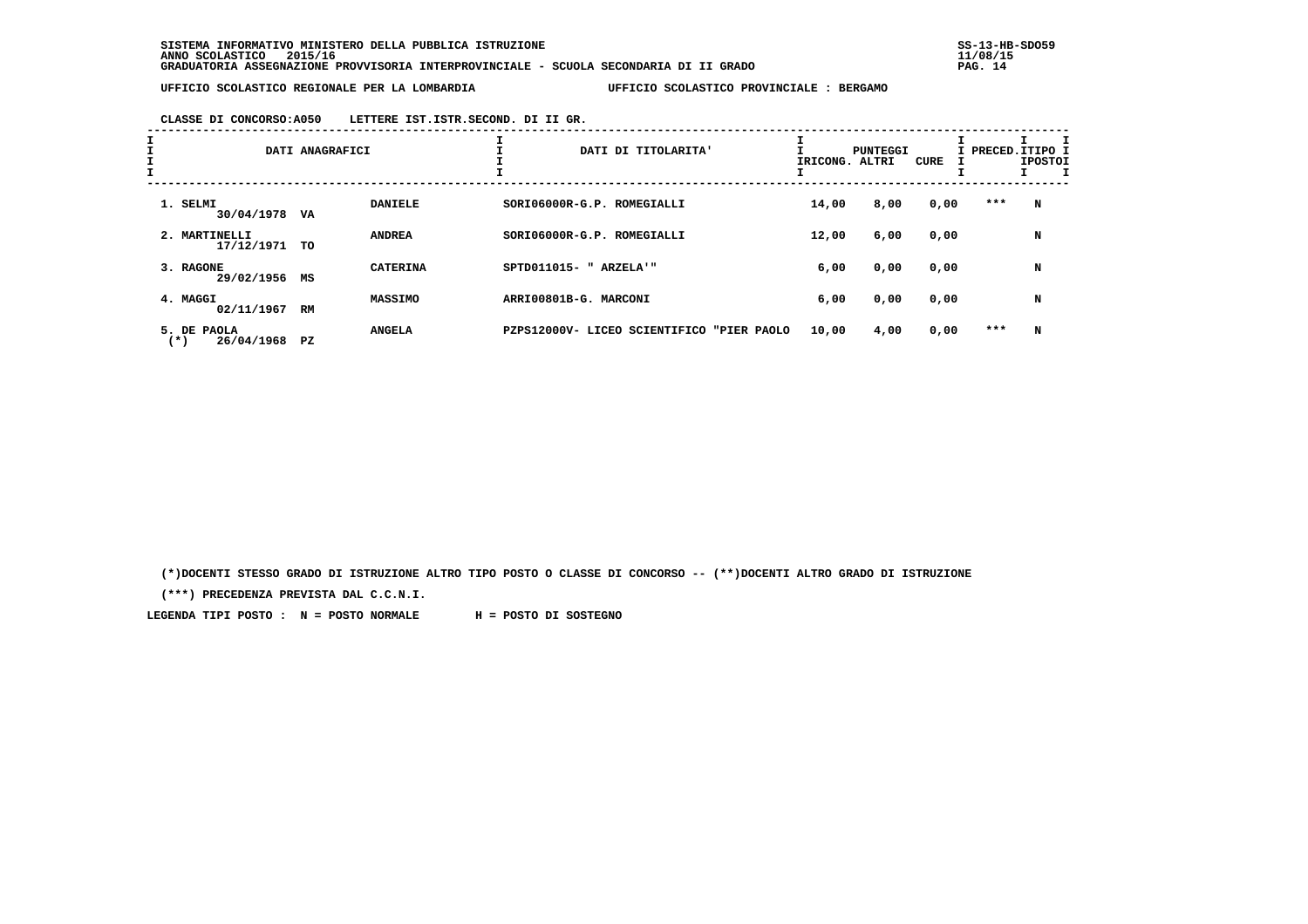| INFORMATIVO MINISTERO DELLA PUBBLICA ISTRUZIONE<br><b>SISTEMA</b>                     | $SS-13-HE$ |
|---------------------------------------------------------------------------------------|------------|
| 2015/16<br>ANNO SCOLASTICO                                                            | 11/08/15   |
| GRADUATORIA ASSEGNAZIONE PROVVISORIA INTERPROVINCIALE - SCUOLA SECONDARIA DI II GRADO | PAG. 15    |

 **CLASSE DI CONCORSO:A051 LETTERE,LATINO NEI LICEI E IST.MAG.**

|                                        | DATI ANAGRAFICI |  | DATI DI TITOLARITA'                       | IRICONG. | PUNTEGGI<br>ALTRI | CURE | I PRECED. ITIPO I | <b>IPOSTOI</b> |  |
|----------------------------------------|-----------------|--|-------------------------------------------|----------|-------------------|------|-------------------|----------------|--|
| 1. DE PAOLA<br>26/04/1968<br><b>PZ</b> | <b>ANGELA</b>   |  | PZPS12000V- LICEO SCIENTIFICO "PIER PAOLO | 10,00    | 4,00              | 0.00 | $***$             | N              |  |

 **(\*)DOCENTI STESSO GRADO DI ISTRUZIONE ALTRO TIPO POSTO O CLASSE DI CONCORSO -- (\*\*)DOCENTI ALTRO GRADO DI ISTRUZIONE**

 **(\*\*\*) PRECEDENZA PREVISTA DAL C.C.N.I.**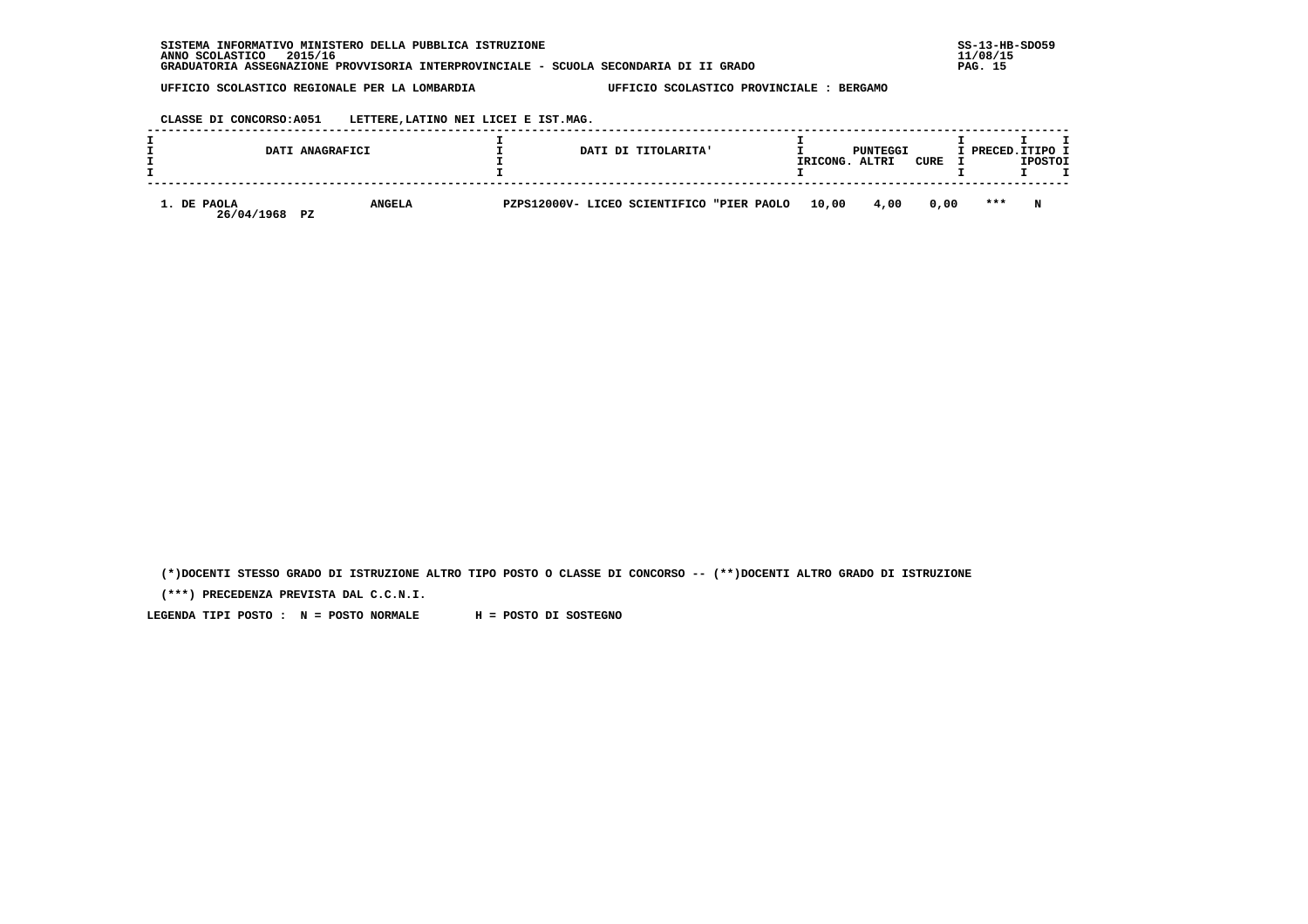| SISTEMA INFORMATIVO MINISTERO DELLA PUBBLICA ISTRUZIONE                               | $SS-13-HE$ |
|---------------------------------------------------------------------------------------|------------|
| 2015/16<br>ANNO SCOLASTICO                                                            | 11/08/15   |
| GRADUATORIA ASSEGNAZIONE PROVVISORIA INTERPROVINCIALE - SCUOLA SECONDARIA DI II GRADO | PAG. 16    |

## **CLASSE DI CONCORSO:A071 TECNOLOGIE E DISEGNO TECNICO**

|                                | DATI ANAGRAFICI    |               | DATI DI TITOLARITA' | IRICONG. | PUNTEGGI<br>ALTRI | CURE | I PRECED.ITIPO I | <b>IPOSTOI</b> |  |
|--------------------------------|--------------------|---------------|---------------------|----------|-------------------|------|------------------|----------------|--|
| <b>SANCINETO</b><br>02/03/1958 | <b>MARIA</b><br>CS | CSPS020001-LS | "FERMI" COSENZA     | 6,00     | 0,00              | 0,00 | $***$            | N              |  |

 **(\*)DOCENTI STESSO GRADO DI ISTRUZIONE ALTRO TIPO POSTO O CLASSE DI CONCORSO -- (\*\*)DOCENTI ALTRO GRADO DI ISTRUZIONE**

 **(\*\*\*) PRECEDENZA PREVISTA DAL C.C.N.I.**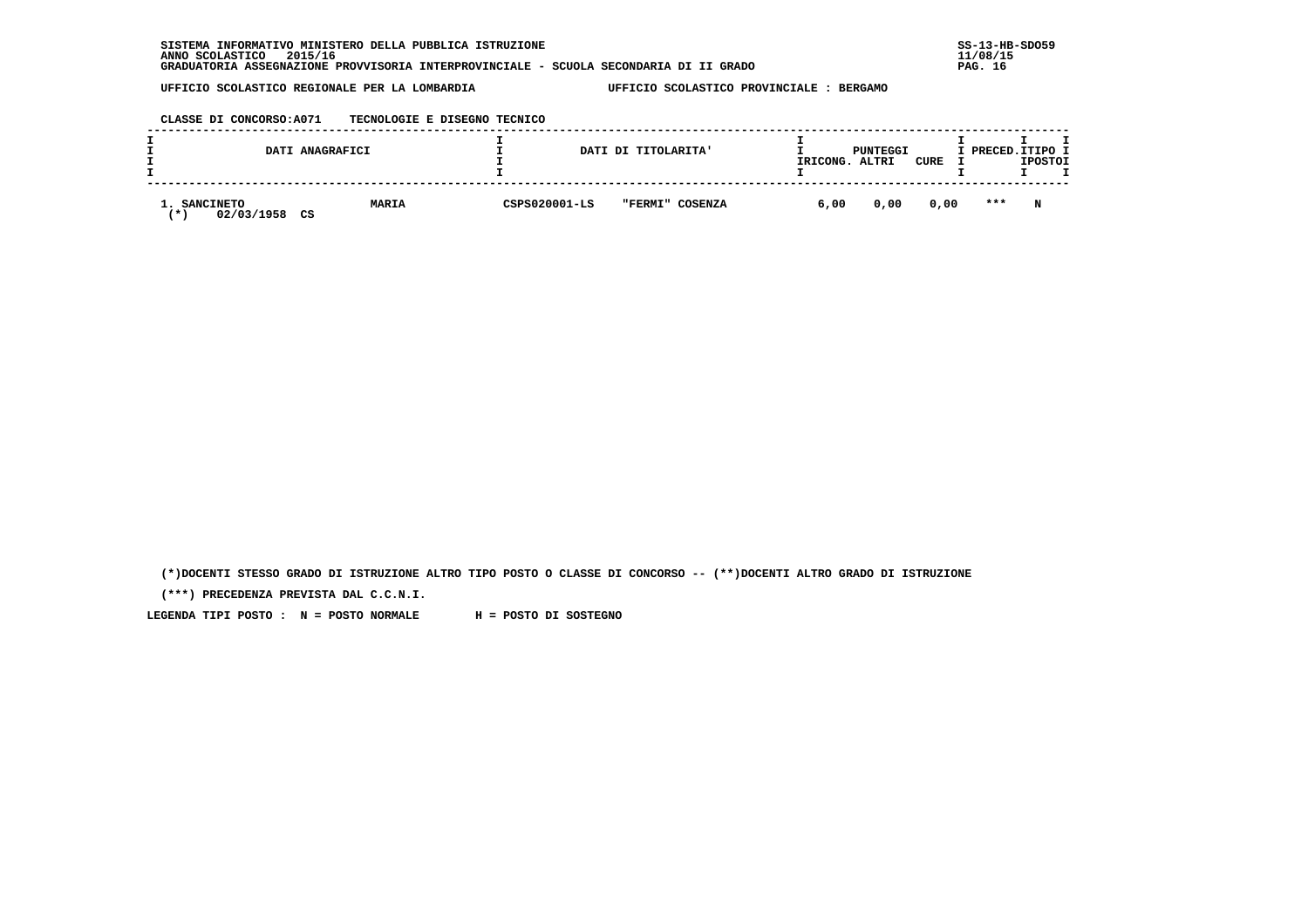### **CLASSE DI CONCORSO:A246 LINGUA E CIV. STRANIERA (FRANCESE)**

|                            | DATI ANAGRAFICI |                       | DATI DI TITOLARITA'                       | IRICONG. ALTRI | PUNTEGGI | CURE |     | I PRECED.ITIPO I<br><b>IPOSTOI</b> |  |
|----------------------------|-----------------|-----------------------|-------------------------------------------|----------------|----------|------|-----|------------------------------------|--|
| 1. GELMI<br>13/08/1962 BG  |                 | <b>PAOLA</b>          | MNRC01000L-ISTITUTO SUPERIORE BONOMI-MAZZ | 6,00           | 0,00     | 0,00 | *** | N                                  |  |
| 2. MILESI<br>13/04/1972 BG |                 | LAURA                 | BSRH02201E-ALBERGHIERO "DANDOLO"          | 13,00          | 7,00     | 0,00 |     | N                                  |  |
| 3. VOLTA<br>18/06/1968 BG  |                 | LIVIA                 | MITD047013-IIS ENRICO DE NICOLA           | 12,00          | 6,00     | 0,00 |     | N                                  |  |
| 4. GIARDINA<br>30/12/1967  | МE              | <b>MARIA STEFANIA</b> | METD008015-ISA CONTI ELLER VAINICHER      | 0,00           | 6,00     | 0,00 |     | N                                  |  |

 **(\*)DOCENTI STESSO GRADO DI ISTRUZIONE ALTRO TIPO POSTO O CLASSE DI CONCORSO -- (\*\*)DOCENTI ALTRO GRADO DI ISTRUZIONE**

 **(\*\*\*) PRECEDENZA PREVISTA DAL C.C.N.I.**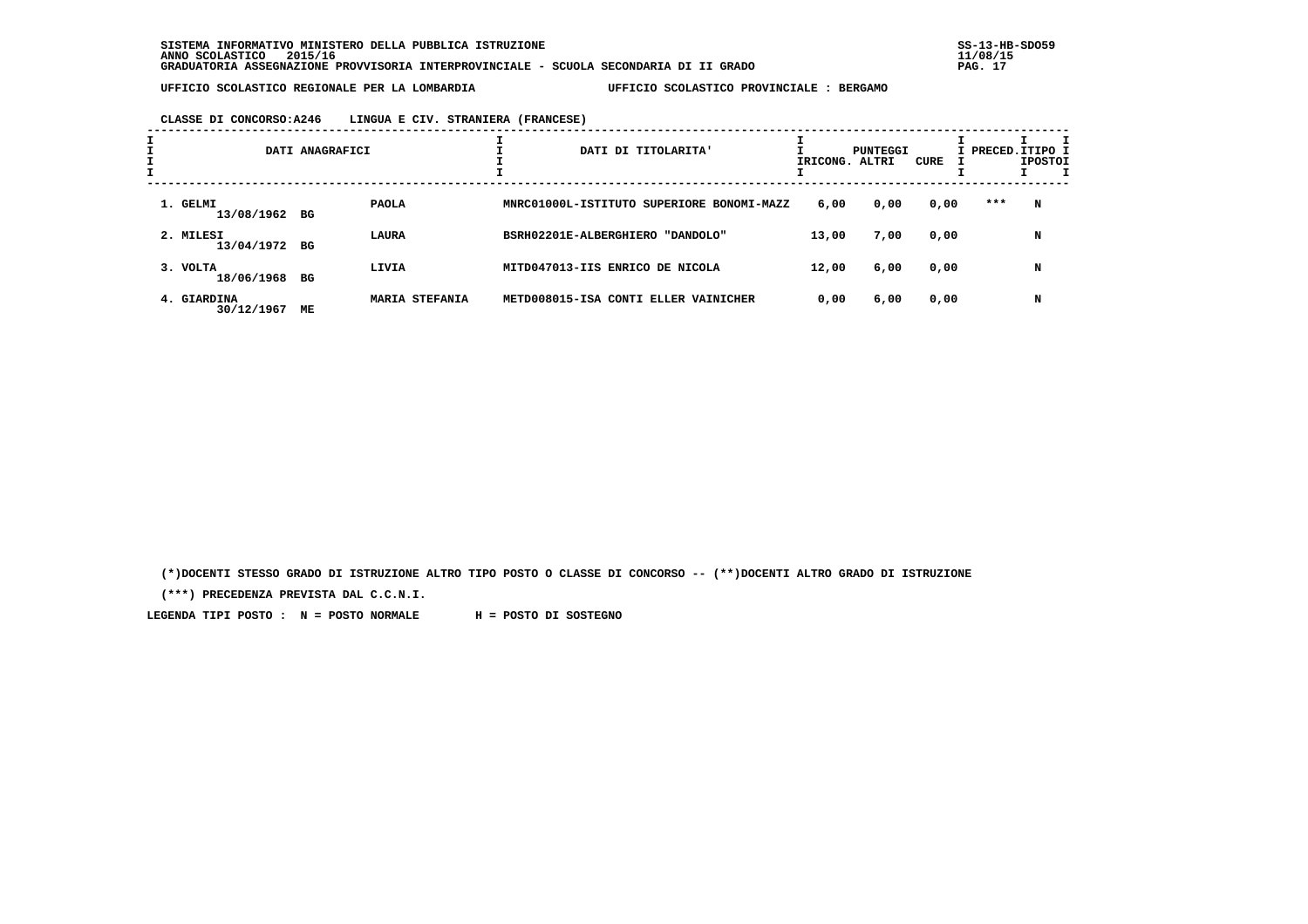| ᅩ |                                   | DATI ANAGRAFICI |                |                            | DATI DI TITOLARITA'                       | IRICONG. ALTRI | PUNTEGGI | CURE | I PRECED.ITIPO I | <b>IPOSTOI</b> |  |
|---|-----------------------------------|-----------------|----------------|----------------------------|-------------------------------------------|----------------|----------|------|------------------|----------------|--|
|   | 1. DE PINTO<br>30/06/1972 BA      |                 | <b>ROSALBA</b> |                            | BARC046018-N. GARRONE - SEDE CENTRALE - B | 10,00          | 4,00     | 0,00 |                  | N              |  |
|   | 2. ZUCCALI<br>12/02/1973 BG       |                 | <b>ROBERTA</b> | LCRI01201B-P. A. FIOCCHI   |                                           | 10,00          | 4,00     | 0,00 |                  | N              |  |
|   | 3. BENTI<br>$***$ )<br>30/01/1973 | BG              | <b>STEFANO</b> | TBMM843012-LEO SANTIFALLER |                                           | 6,00           | 0,00     | 0,00 |                  | N              |  |

 **(\*)DOCENTI STESSO GRADO DI ISTRUZIONE ALTRO TIPO POSTO O CLASSE DI CONCORSO -- (\*\*)DOCENTI ALTRO GRADO DI ISTRUZIONE**

 **(\*\*\*) PRECEDENZA PREVISTA DAL C.C.N.I.**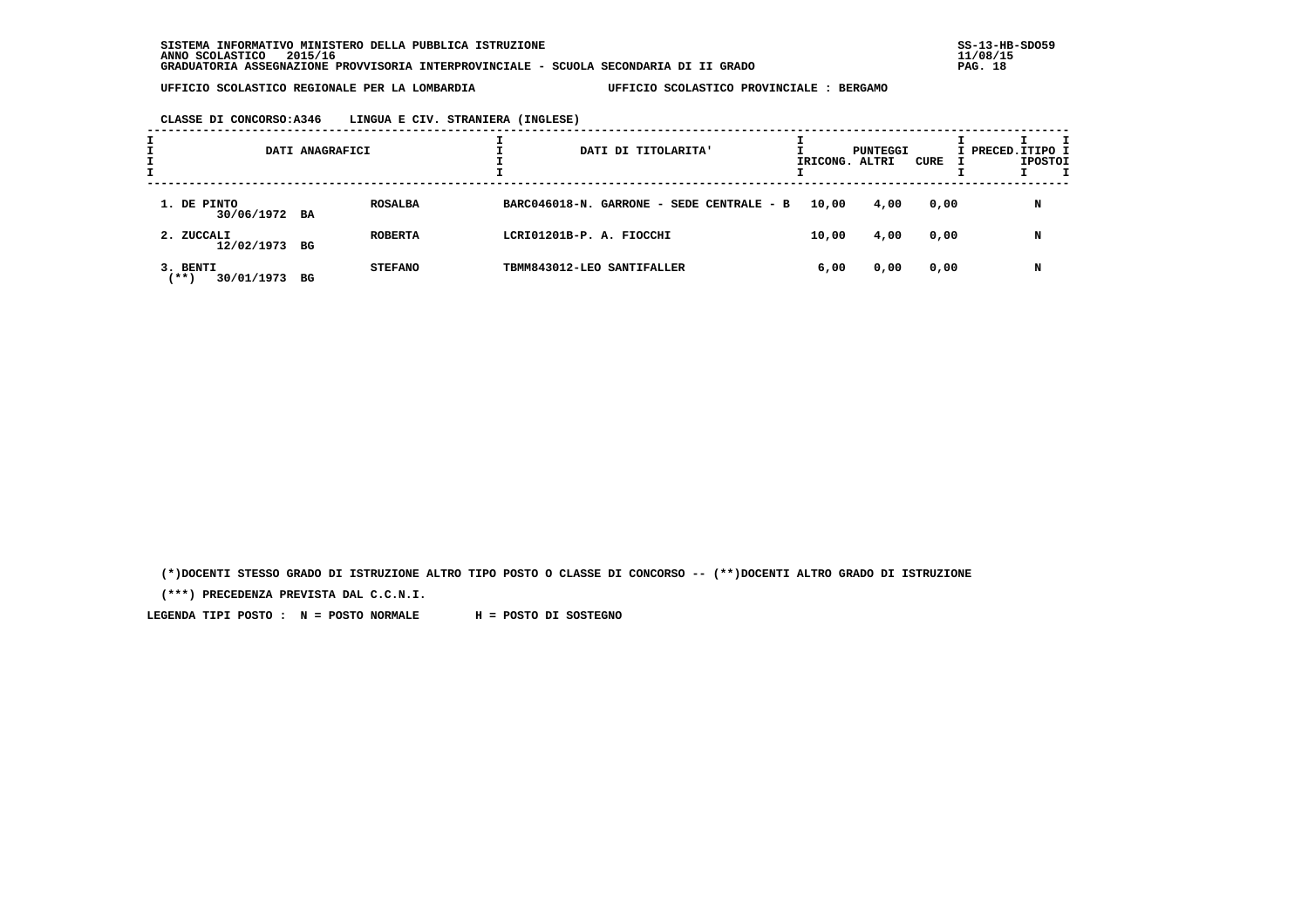**CLASSE DI CONCORSO:A546 LINGUA E CIV. STRANIERA (TEDESCO)**

|                                           | DATI ANAGRAFICI |                | DATI DI TITOLARITA'            | IRICONG. | PUNTEGGI<br>ALTRI | CURE | I PRECED.ITIPO I<br><b>IPOSTOI</b> |
|-------------------------------------------|-----------------|----------------|--------------------------------|----------|-------------------|------|------------------------------------|
| 1. TAGLIARINI<br>$***$ )<br>30/07/1968 BG |                 | <b>GRETEL</b>  | BSMM852013-A.FLEMING - MAZZANO | 6,00     | 0,00              | 0,00 | H,N                                |
| 2. BENTI<br>30/01/1973<br><b>***</b>      | BG              | <b>STEFANO</b> | TBMM843012-LEO SANTIFALLER     | 6,00     | 0,00              | 0,00 | N                                  |

 **(\*)DOCENTI STESSO GRADO DI ISTRUZIONE ALTRO TIPO POSTO O CLASSE DI CONCORSO -- (\*\*)DOCENTI ALTRO GRADO DI ISTRUZIONE**

 **(\*\*\*) PRECEDENZA PREVISTA DAL C.C.N.I.**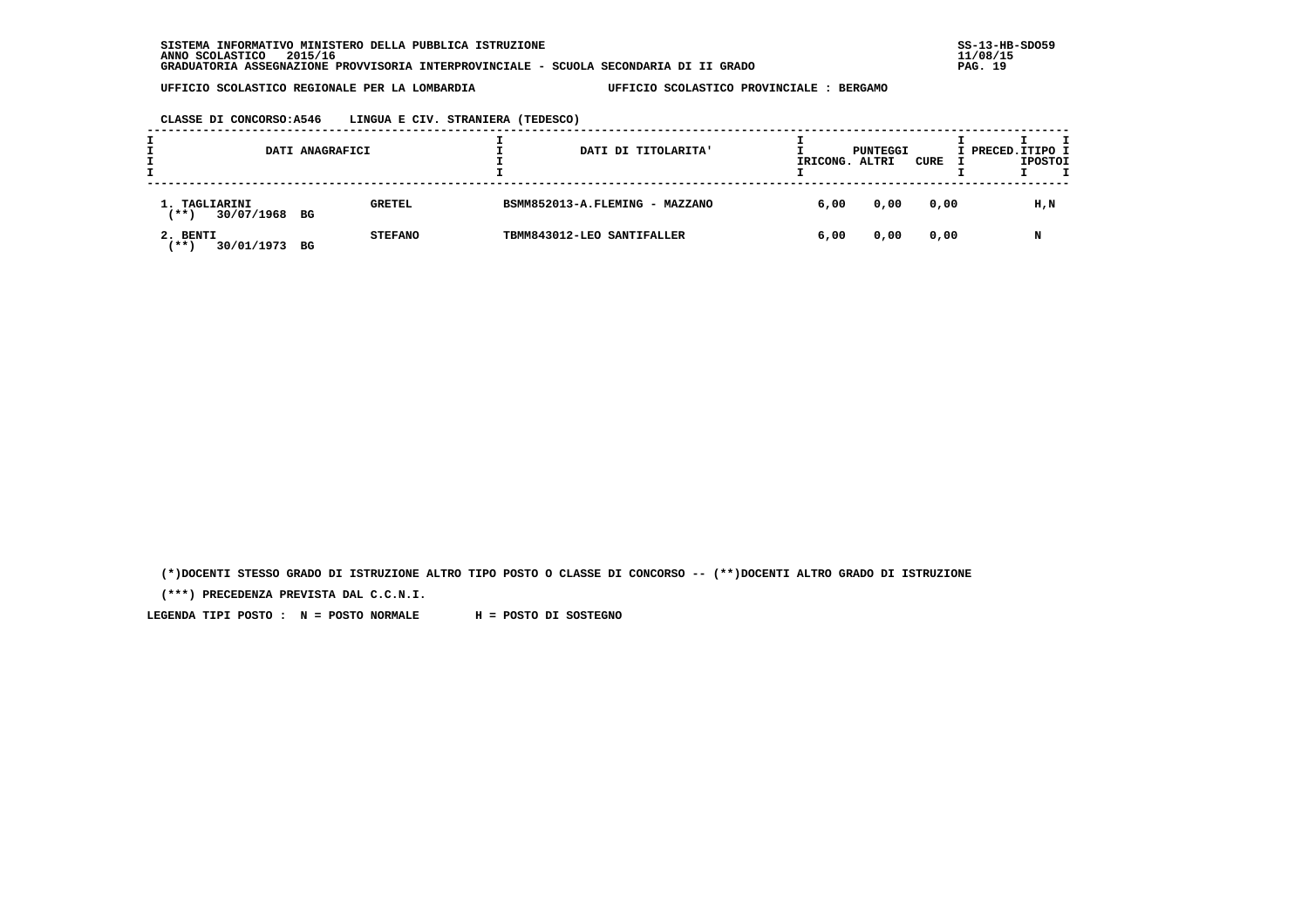| SISTEMA INFORMATIVO MINISTERO DELLA PUBBLICA ISTRUZIONE                               | $SS-13-HE$ |
|---------------------------------------------------------------------------------------|------------|
| 2015/16<br>ANNO SCOLASTICO                                                            | 11/08/15   |
| GRADUATORIA ASSEGNAZIONE PROVVISORIA INTERPROVINCIALE - SCUOLA SECONDARIA DI II GRADO | PAG. 20    |

 **CLASSE DI CONCORSO:C320 LAB. MECCANICO-TECNOLOGICO**

|                        | DATI ANAGRAFICI      |                 | DATI DI TITOLARITA' | IRICONG. | PUNTEGGI<br>ALTRI | CURE | I PRECED.ITIPO I | <b>IPOSTOI</b> |  |
|------------------------|----------------------|-----------------|---------------------|----------|-------------------|------|------------------|----------------|--|
| 1. VOLPE<br>15/02/1963 | <b>ANTONIO</b><br>AG | AGTL01401P- ITG | "BRUNELLESCHI"      | 0,00     | 6,00              | 0,00 | $* * *$          | N              |  |

 **(\*)DOCENTI STESSO GRADO DI ISTRUZIONE ALTRO TIPO POSTO O CLASSE DI CONCORSO -- (\*\*)DOCENTI ALTRO GRADO DI ISTRUZIONE**

 **(\*\*\*) PRECEDENZA PREVISTA DAL C.C.N.I.**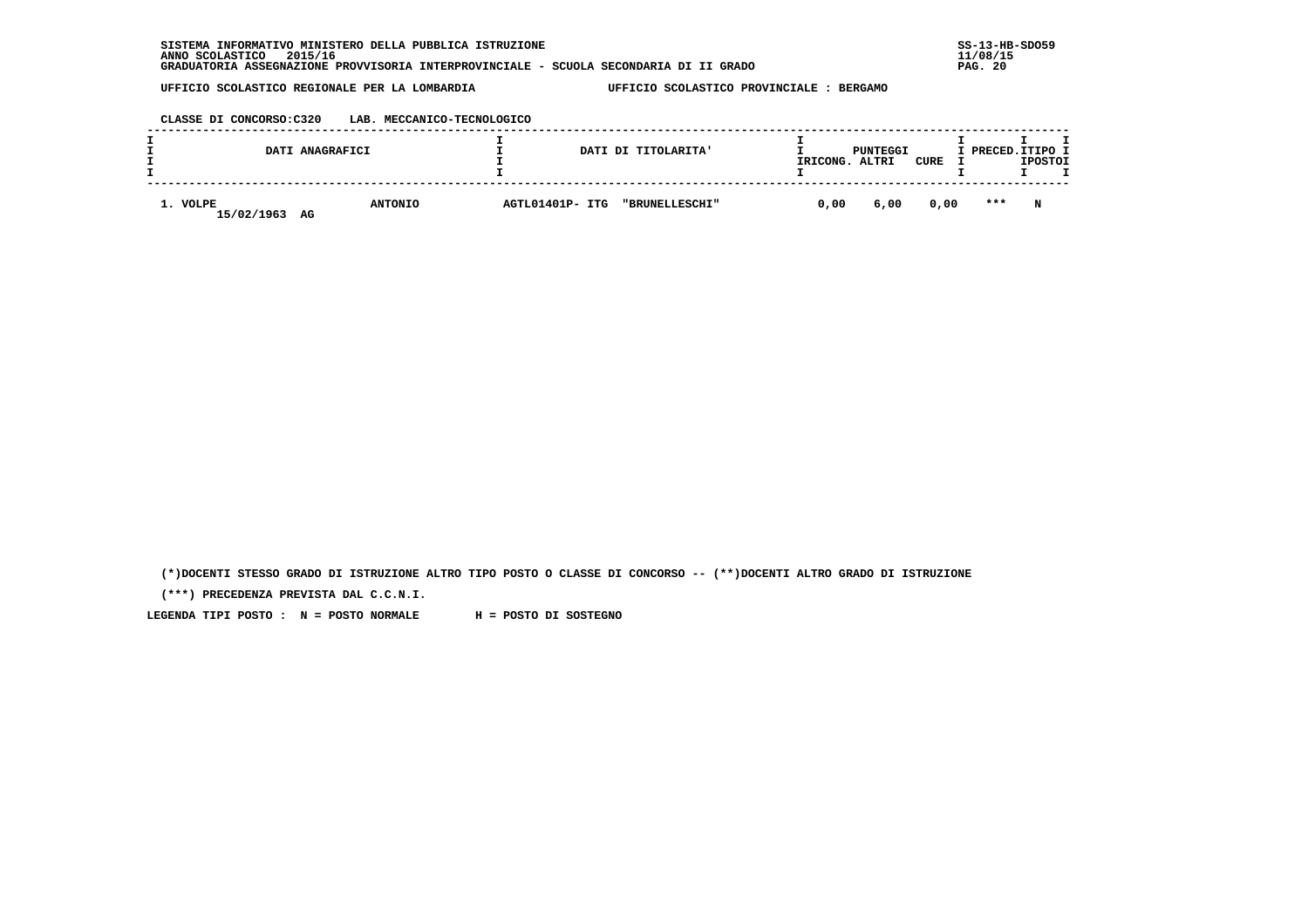# **CLASSE DI CONCORSO:C430 LAB. EDILIZIA ED ESERCIT.TOPOGRAFIA**

|                            | DATI ANAGRAFICI    | DATI DI TITOLARITA'                      | IRICONG. | PUNTEGGI<br>ALTRI | CURE | I PRECED. ITIPO I<br><b>IPOSTOI</b> |
|----------------------------|--------------------|------------------------------------------|----------|-------------------|------|-------------------------------------|
| CALLEGARETTI<br>14/07/1969 | <b>MARCO</b><br>BG | LCTD00801A-I.T.C.G.AMM.FIN.MARK.-COST.NI | 12,00    | 6,00              | 0.00 | N                                   |

 **(\*)DOCENTI STESSO GRADO DI ISTRUZIONE ALTRO TIPO POSTO O CLASSE DI CONCORSO -- (\*\*)DOCENTI ALTRO GRADO DI ISTRUZIONE**

 **(\*\*\*) PRECEDENZA PREVISTA DAL C.C.N.I.**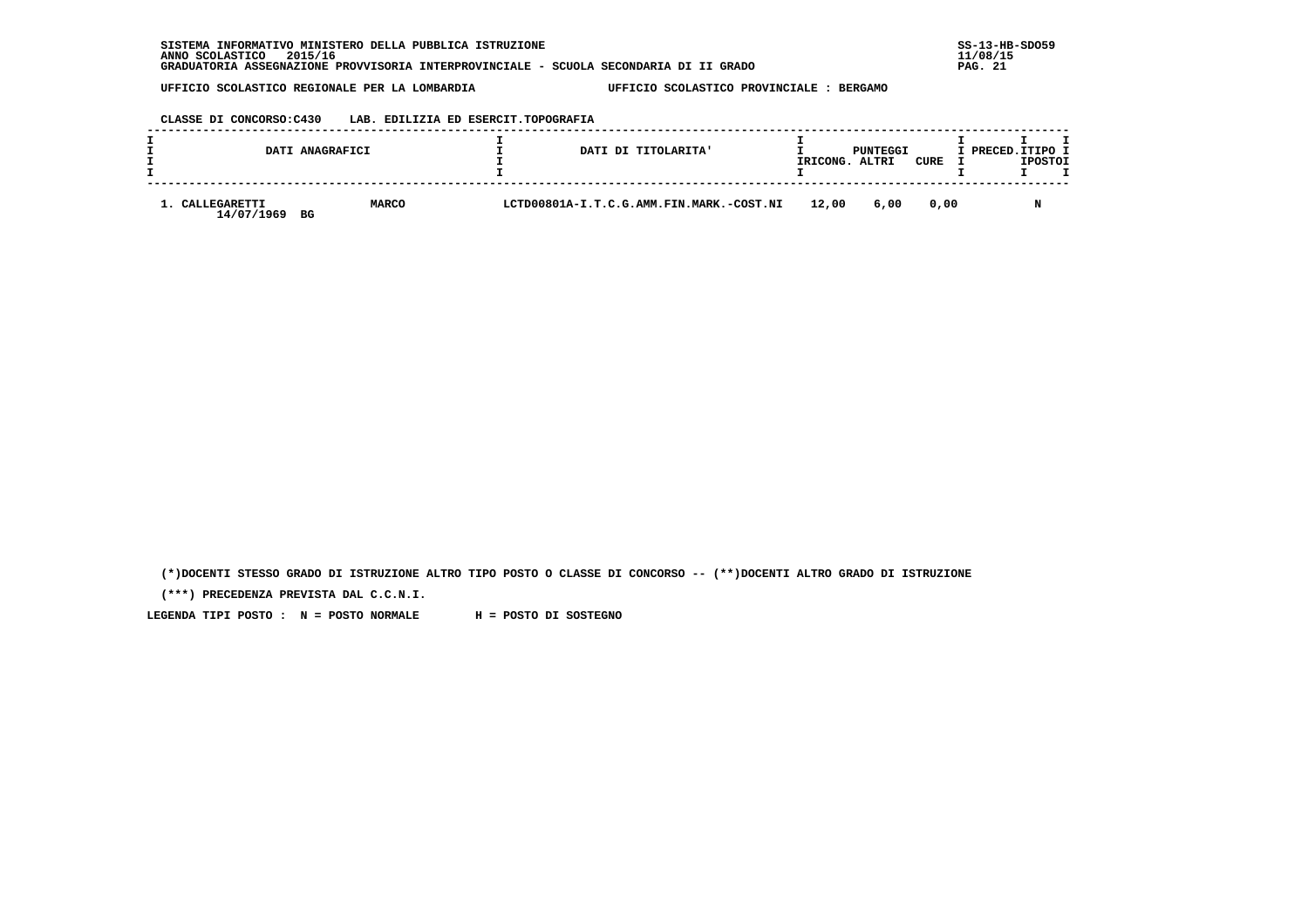## **TIPO POSTO: SOSTEGNO PER MINORATI PSICOFISICI**

| $\begin{array}{c}\nI \\ I \\ I\n\end{array}$ |                                        | DATI ANAGRAFICI |                 |             | DATI DI TITOLARITA'                           | IRICONG. | <b>PUNTEGGI</b><br>ALTRI | <b>CURE</b> | I     | PRECED.ITIPO I<br><b>IPOSTOI</b> |
|----------------------------------------------|----------------------------------------|-----------------|-----------------|-------------|-----------------------------------------------|----------|--------------------------|-------------|-------|----------------------------------|
|                                              | 1. RIZZO<br>11/01/1980                 | LE              | <b>DAVIDE</b>   | BRSS000DQ1- | (RICHIESTO)                                   | 10,00    | 4,00                     | 0,00        | ***   | н                                |
|                                              | 2. FERRO<br>02/05/1980                 | ME              | <b>GLORIA</b>   | CRSS000DM1- | (RICHIESTO)                                   | 10,00    | 4,00                     | 0,00        | $***$ | н                                |
|                                              | 3. DEL<br>MONTE<br>14/09/1974          | BG              | LIVIA           | LCSS000DN1- | (RICHIESTO)                                   | 16,00    | 10,00                    | 0,00        |       | н                                |
|                                              | 4. ROCCO<br>16/08/1979                 | CВ              | <b>MARIA</b>    | LOSS000DZ1- | (RICHIESTO)                                   | 6,00     | 0,00                     | 0,00        |       | н                                |
|                                              | 5. CASTELLETTI<br>02/12/1978<br>$(*)$  | CL              | <b>ANNA</b>     |             | LOTF004013-ALESSANDRO VOLTA<br>(RICHIESTO)    | 14,00    | 8,00                     | 0,00        | $***$ | H,N                              |
|                                              | 6. CATANZARO<br>01/01/1964<br>$(*)$    | AG              | <b>CALOGERO</b> |             | PATD01102Q-I.T.C.G. PRIZZI<br>(RICHIESTO)     | 10,00    | 4,00                     | 0,00        | $***$ | H,N                              |
|                                              | 7. TAGLIARINI<br>30/07/1968<br>$(***)$ | BG              | <b>GRETEL</b>   |             | BSMM852013-A.FLEMING - MAZZANO<br>(RICHIESTO) | 6,00     | 0,00                     | 0,00        |       | H,N                              |

 **(\*)DOCENTI STESSO GRADO DI ISTRUZIONE ALTRO TIPO POSTO O CLASSE DI CONCORSO -- (\*\*)DOCENTI ALTRO GRADO DI ISTRUZIONE**

 **(\*\*\*) PRECEDENZA PREVISTA DAL C.C.N.I.**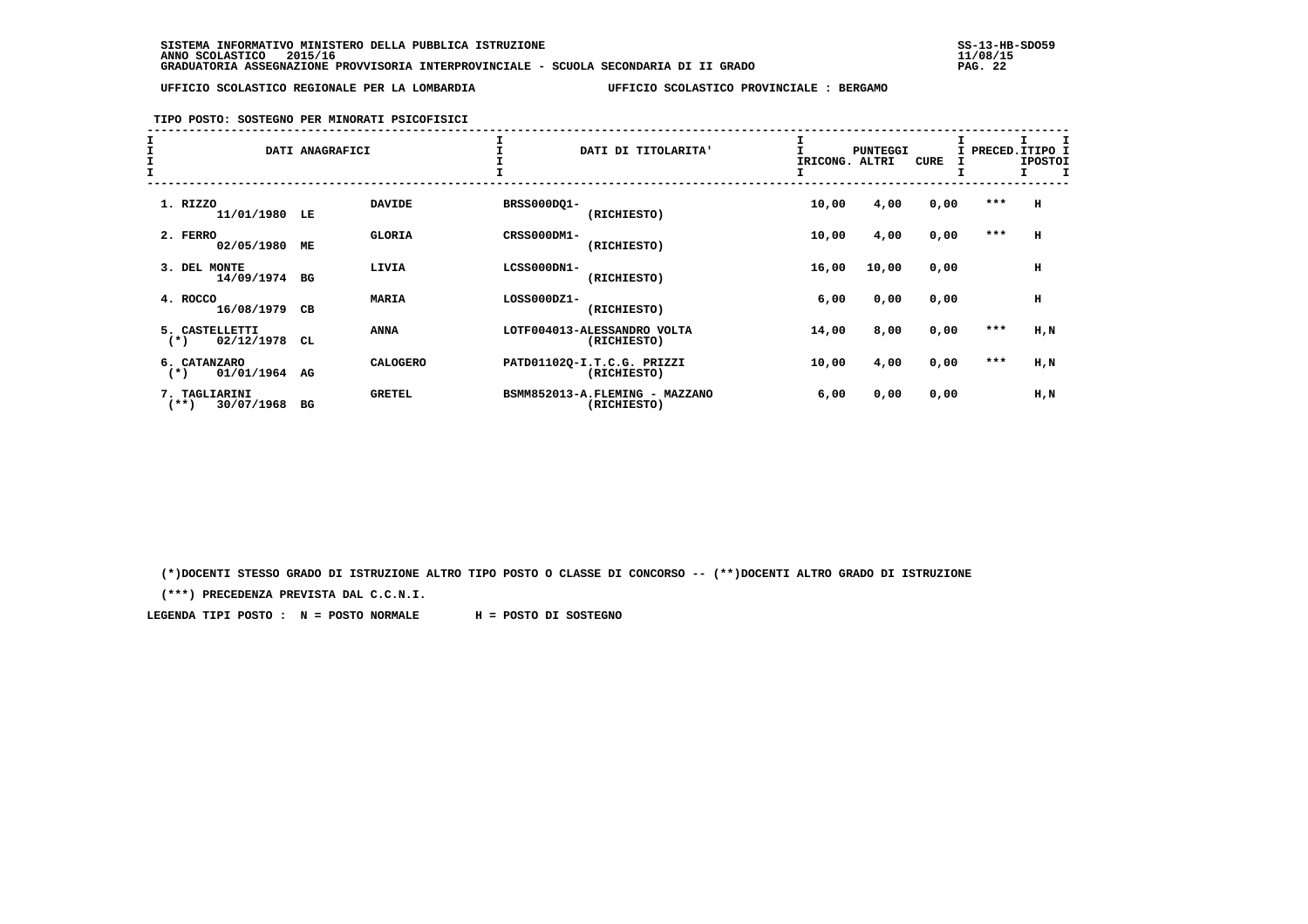# **TIPO POSTO: SOSTEGNO PER MINORATI DELL 'UDITO**

| I<br>I<br>$\mathbf{I}$ |                                        | DATI ANAGRAFICI     |             | DATI DI TITOLARITA'                           | IRICONG. | PUNTEGGI<br>ALTRI | <b>CURE</b> | I PRECED.ITIPO 1 | <b>IPOSTOI</b> |
|------------------------|----------------------------------------|---------------------|-------------|-----------------------------------------------|----------|-------------------|-------------|------------------|----------------|
|                        | 1. RIZZO<br>11/01/1980                 | <b>DAVIDE</b><br>LE | BRSS000DQ1- | (RICHIESTO)                                   | 10,00    | 4,00              | 0,00        | ***              | н              |
|                        | 2. FERRO<br>02/05/1980                 | <b>GLORIA</b><br>МE | CRSS000DM1- | (RICHIESTO)                                   | 10,00    | 4,00              | 0,00        | $***$            | н              |
|                        | 3. DEL<br>MONTE<br>14/09/1974          | LIVIA<br>BG         | LCSS000DN1- | (RICHIESTO)                                   | 16,00    | 10,00             | 0,00        |                  | н              |
|                        | 4. CATANZARO<br>01/01/1964<br>$^{(*)}$ | AG                  | CALOGERO    | PATD01102Q-I.T.C.G. PRIZZI<br>(RICHIESTO)     | 10,00    | 4,00              | 0,00        | $***$            | $H$ , $N$      |
|                        | 5. TAGLIARINI<br>$***$ )<br>30/07/1968 | <b>GRETEL</b><br>BG |             | BSMM852013-A.FLEMING - MAZZANO<br>(RICHIESTO) | 6,00     | 0,00              | 0,00        |                  | H,N            |

 **(\*)DOCENTI STESSO GRADO DI ISTRUZIONE ALTRO TIPO POSTO O CLASSE DI CONCORSO -- (\*\*)DOCENTI ALTRO GRADO DI ISTRUZIONE**

 **(\*\*\*) PRECEDENZA PREVISTA DAL C.C.N.I.**